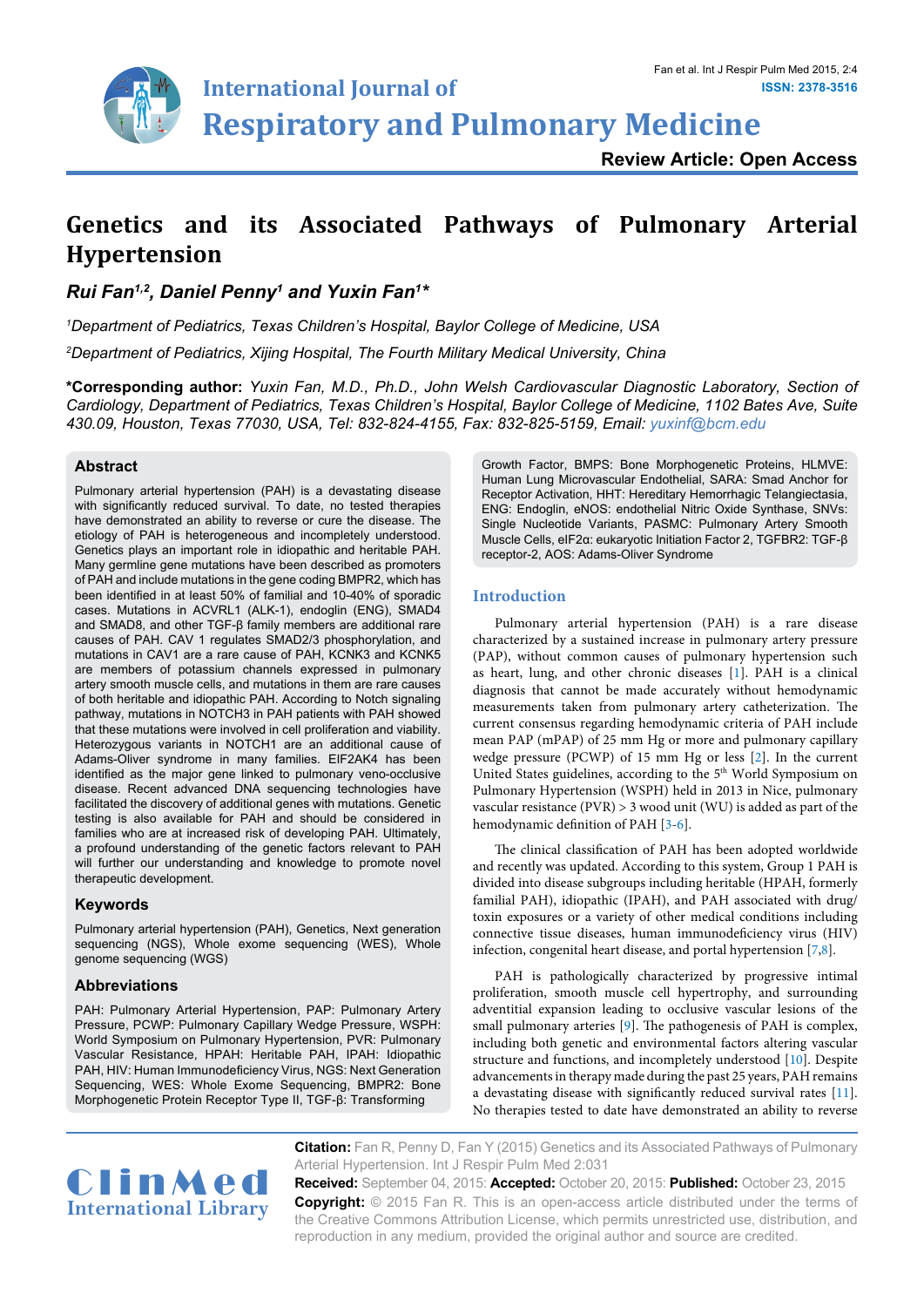**Table 1:** Genes Associated with PAH

|                     | Gene           | Location            | <b>OMIM</b> | Prevalence                                                           | Inheritance mode | <b>Gene function</b>                                                              | Related<br>diseases                           | <b>References</b> |
|---------------------|----------------|---------------------|-------------|----------------------------------------------------------------------|------------------|-----------------------------------------------------------------------------------|-----------------------------------------------|-------------------|
| BMPR <sub>2</sub>   | NM 001204.6    | 2g33.1-g33.2 600799 |             | in $~270$ % of HPAH<br>and $~10-40$ % of<br>IPAH cases <sup>14</sup> | <b>AD</b>        | inhibiting the proliferation of<br>vascular smooth muscle cells                   | HPAH, IPAH                                    | $[25-37]$         |
| SMAD4               | NM 005359.5    | 18q21.2             | 600993      | Rare                                                                 | <b>AD</b>        | cell differentiation, apoptosis,<br>and embryonic development                     | <b>PAH</b>                                    | [43]              |
| SMAD8/SMAD9         | NM 005905.5    | 13q13.3             | 603295      | Rare                                                                 | <b>AD</b>        | pulmonary vascular remodeling                                                     | <b>PAH</b>                                    | [41, 42]          |
| BMP9/GDF2           | NM 0016204.1   | 10g11.22            | 605120      | Rare                                                                 | <b>AD</b>        | cell apoptosis, proliferation,<br>differentiation, migration, and<br>angiogenesis | HHT, PAH                                      | [61, 62, 65, 66]  |
| <b>ACVRL1/ALK-1</b> | NM 001077401.1 | 12g13.13            | 601284      | Rare                                                                 | <b>AD</b>        | normal blood vessel<br>development                                                | HHT2, PAH                                     | $[53 - 57]$       |
| <b>ENG</b>          | NM 001114753.2 | 9q34.11             | 131195      | Rare                                                                 | <b>AD</b>        | proliferation associated<br>antigen, regulating<br>angiogenesis.                  | HHT1.PAH                                      | [58, 59]          |
| CAV <sub>1</sub>    | NM 001753.4    | 7q31.2              | 601047      | Rare                                                                 | <b>AD</b>        | formation of caveolae                                                             | <b>IPAH</b>                                   | [74.76]           |
| TOPBP1              | NM 007027.3    | 3q22.1              | 607760      | Rare                                                                 | <b>AD</b>        | DNA damage response and<br>cell survival                                          | HPAH, IPAH                                    | [77, 78]          |
| <b>KCNA5</b>        | NM 002234.3    | 12p13.32            | 176267      | Rare                                                                 | <b>AD</b>        | forms functional voltage-<br>gated Kv channels in human<br><b>PASMCs</b>          | HPAH, IPAH                                    | [84]              |
| KCNK3               | NM 002246.2    | 2p23.3              | 603220      | Rare                                                                 | <b>AD</b>        | regulation of vascular<br>remodeling andvascular<br>proliferation                 | HPAH, IPAH                                    | [21, 82, 83]      |
| NOTCH <sub>1</sub>  | NM 017617.3    | 9q34.3              | 190198      | Rare                                                                 | <b>AD</b>        | critical for vascular                                                             | <b>Adams-Oliver</b><br>syndrome (AOS)         | $[102 - 105]$     |
| NOTCH <sub>3</sub>  | NM 000435.2    | 19p13.12            | 600276      | Rare                                                                 | <b>AD</b>        | development                                                                       | <b>PAH</b>                                    | $[96 - 99]$       |
| EIF2AK4             | NM 001013703.3 | 15g15.1             | 609280      | Rare                                                                 | <b>AR</b>        | vascular cell proliferation and<br>remodeling of lung vessels                     | Pulmonary<br>veno-occlusive<br>disease (PVOD) | $[86 - 88]$       |

or cure PAH [[12](#page-6-8)]. Further understanding of the pathophysiological mechanisms underlying PAH to promote novel therapeutic development [\[13](#page-6-9)[,14\]](#page-6-10) is profoundly needed**.** The identification of PAH genes, such as bone morphogenetic protein receptor type II (BMPR2), and the recognition of critical path biological abnormalities associated with them, now provide a unique opportunity to better understand the disease.

We herein provide a review of the literature and describe the genetics and its associated pathways of PAH.

# **Genetics of PAH**

#### **Genetic approaches and genes associated with PAH**

Familial cases of PAH have been long recognized before the discovery of genetic mutations associated with HPAH and are usually autosomal dominantly inherited. Of the cases previously thought to be IPAH, 10 - 40% have identifiable mutations in their BMPR2 and, therefore, pose a hereditary risk for other family members. However, a family history of PAH may go unrecognized in IPAH cases with BMPR2 mutations, due to undiagnosed diseases, incomplete penetrance, or spontaneous mutations [\[15\]](#page-6-11).

Various strategies have been applied to identify the PAH associated genes. Initially large families were required for linkage analysis which mapped PPH1 to chromosome 2q31 - q32 [[16\]](#page-6-12). Positional candidate genes at 2q21 - 32 were sequenced, and BMPR2 was firstly identified as the major genetic cause of PAH [\[17\]](#page-6-13). Next-generation sequencing (NGS) technologies made possible the discovery of unknown PAH genes and are capable of screening the entire genome for genetic variants relevant to the pathogenesis of common and Mendelian disorders [[18](#page-6-14)]. In particular, whole exome sequencing (WES) has been successfully applied to identify novel candidate genes in hereditary disorders [[19,](#page-6-15)[20](#page-6-16)]. Since 2000, mutations in other genes related to BMPR2 signaling, such as mutations in ALK1, ENG and SMAD8, have been discovered, and progress has been made to identify genetic and epigenetic modifiers of disease expression. More recently, use of WES in patients with BMPR2-negative familial PAH has identified CAV-1 and KCNK3 as two new candidate genes that may increase susceptibility for PAH in carriers (Table 1) [\[21,](#page-6-17)[22\]](#page-6-18). With the advent of WES, rarer monogenic causes of PAH have been identified, using smaller families than required for linkage [[21](#page-6-17)]. In addition, a genomewide association study (GWAS) has successfully identified common Variants predisposing to PAH [[23\]](#page-6-19).

## **Mutations in TGF-β/BMP signaling pathway**

Bone morphogenetic protein receptor type II (BMPR2) is a member of the transforming growth factor (TGF-β) superfamily of transmembrane serine/threonine kinase receptors. It binds bone morphogenetic proteins (BMPs), which are involved in a series of cellular functions including osteogenesis and cell growth and differentiation. Signaling in the BMP pathway begins with the binding of a BMP to the type II receptor, which causes the recruitment of a BMP type I receptor, and phosphorylates a receptor-regulated Smad (R-Smad) transcriptional regulator ([Figure 1\)](#page-2-0) [[24](#page-6-20)].

The main function of BMPR2 is inhibiting the proliferation of vascular smooth muscle cells. Alteration of this gene leads to vascular smooth muscle proliferation and then pulmonary hypertension [[25](#page-6-21)]. In the 1990s, two teams working independently on a single gene that might be responsible for the majority of HPAH cases identified by different methods BMPR2 as the target gene [\[26,](#page-6-22)[27\]](#page-6-23). Since these initial reports, more than 400 different mutations on BMPR2 gene definitively associated with HPAH have been detected using diverse approaches such as direct sequencing, Southern blotting, and multiplex ligation-dependent probe amplification [[28\]](#page-6-24). Germ line mutations in BMPR2 were identified in at least 50% of heritable and 40% of sporadic cases [\[27](#page-6-23)[,29\]](#page-6-25). Approximately 30% of them are missense mutations that occur in highly conserved amino acids and are likely to perturb ligand-receptor binding or disrupt the constitutively active functional domains of the receptor. Most of the coding mutations are frameshift and nonsense mutations or involve deletions [\[30\]](#page-6-26). Many of the mutations were predicted to cause premature truncation that might trigger nonsense-mediated decay of the mutant mRNA and lead to a state of haploinsufficiency, which may represent the predominant molecular mechanism underlying inherited predisposition to PAH [[31\]](#page-6-27). Previous studies have also shown that patients with a BMPR2 mutation have worse prognoses than those of non-carriers [[32](#page-6-28)[,33\]](#page-6-29). BMPR2 mutations are especially important and require screening of the relatives of patients with heritable or idiopathic pulmonary hypertension. Studies also have found a correlation between BMPR2 and exercise-induced elevation of PAP [[34](#page-6-30)].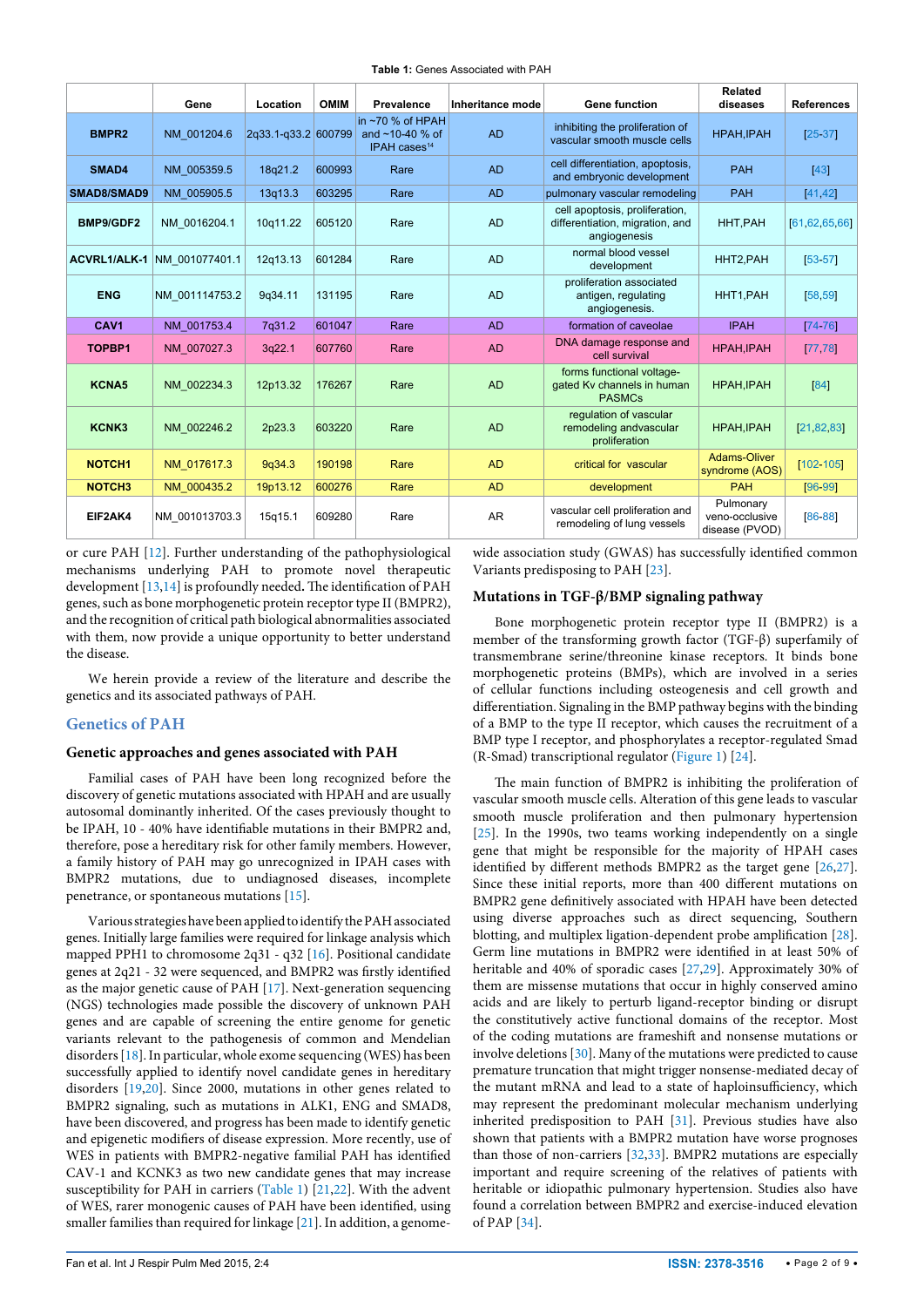<span id="page-2-0"></span>

Whether the type of BMPR2 mutation (with truncating or missense) alters PAH prognosis remains controversial [\[35,](#page-6-35)[36\]](#page-6-36). Wang et al. compared the effects of two missense mutations (Tyr67Cys ECD and Ser863AsnCD) and two truncating mutations (Thr268fs and Gln433X in KD) on the release of nitric oxide (NO) and endothelin-1 (ET-1) and on endothelial cell proliferation, migration, and apoptosis. The results demonstrated that only the Ser863Asp mutant stimulates production of ET-1 by human lung microvascular endothelial (HLMVE) cells. The increased level of ET-1 associated with the Ser863Asp mutant and the decreased levels of NO in all four mutants may represent a mechanism that explains how BMPR2 mutations are associated with the development of PAH [[37](#page-6-31)]. This is the first study to compare the functional significance of missense and truncating mutations of BMPR2.

Taken together with previously reported data, more than 400 mutations of BMPR2 have been found, and the majority of them located in exons encoding the ligand-binding domain (exons 2-3) and key catalytic regions of the kinase domain (exons 6-9,11). While exons 1, 4, 10 and 13, encoding receptor regions of uncertain importance to function, have a low frequency of missense mutation. Cysteine substitutions comprise the majority of missense mutations in the extracellular ligand-binding domain and are concentrated on 9 of 10 conserved residues, which are essential for the integrity of its three-dimensional structure [\[38,](#page-6-37)[39](#page-6-38)]. Girerd et al. compared the age at diagnosis, severity, and prognosis of 171 PAH patients whose mutations located in the cytoplasmic tail of BMPR2 with these located on the signal peptide, the ligand domain, or the kinase domain. They found that patients carrying a mutation in the cytoplasmic tail were characterized by older ages at diagnosis, less severe hemodynamic characteristics, and a greater chance of being a long-term responder to calcium channel blockers. In vitro experiments showed that mutations located in the cytoplasmic tail led to normal activation of the Smad pathway, whereas activation was abolished in the presence of mutations located in the kinase domain [\[40\]](#page-6-39). Further investigations are needed to better understand the consequences of these BMPR2 mutations in TGF-β signaling pathway.

## **Smad-dependent signaling: Smad4, Smad8/9**

Smad4 is involved in many cell functions such as cell differentiation, apoptosis, and embryonic development. It modulates members of the TGF-β protein superfamily by binding R-Smads and then forms a complex that binds to DNA and serves as a transcription factor [[41](#page-6-33)]. Smad8, also known as Smad9, is a [receptor regulated](http://en.wikipedia.org/wiki/R-SMAD)  [Smad](http://en.wikipedia.org/wiki/R-SMAD) [\(R-Smad\)](http://en.wikipedia.org/wiki/R-SMAD) [\[42\]](#page-6-34). BMPR2 triggers signal transduction through the R-Smads (Smad1, Smad5, and Smad8) upon ligand binding and complex formation with a type I receptor, namely BMPR-1A, -1B, or ACVRL1. When a [BMP](http://en.wikipedia.org/wiki/Bone_morphogenetic_protein) binds to a receptor, it causes Smad8 to interact with Smad anchor for receptor activation (SARA). The binding results in the [phosphorylation](http://en.wikipedia.org/wiki/Phosphorylation) of the Smad8 protein, dissociation from SARA, and association with [Smad4.](http://en.wikipedia.org/wiki/SMAD4) R-Smads translocate to the nucleus in complex with co-Smad4 to regulate transcription of target genes [[43\]](#page-6-32).

Previous reports suggested that the loss of signals mediated by Smad1/5/8 plays an important role in pulmonary vascular remodeling and the pathogenesis of PAH [\[44](#page-6-40)]. Shintani et al. identified a nonsense mutation in Smad8, c.606C > A (p.C202X), in one patient among 23 patients clinically diagnosed with IPAH and with no mutations in BMPR2 or ACVRL1. Immunoblotting and co-immunoprecipitation assay showed that it was not phosphorylated by TGF-β/BMP type I receptors and that it did not interact with Smad4. These results indicate the Smad8 mutant disturbs the downstream signaling of TGF- β /BMP pathway [[45](#page-6-41)]. Nasim et al. reported two gene defects in Smad4 and Smad8 among a cohort of 324 PAH cases, neither detected in a substantial control population. A putative splice site mutation in SMAD4 resulted in moderate transcript loss due to compromised splicing efficiency. Functional analyses suggest significant, albeit limited, consequences on transcript integrity, signaling, and target gene regulation [[46](#page-6-42)].

#### **HHT related signaling: ACVRL1, ENG, and BMP-9**

Hereditary hemorrhagic telangiectasia (HHT) is an autosomal dominant vascular disorder characterized by mucocutaneous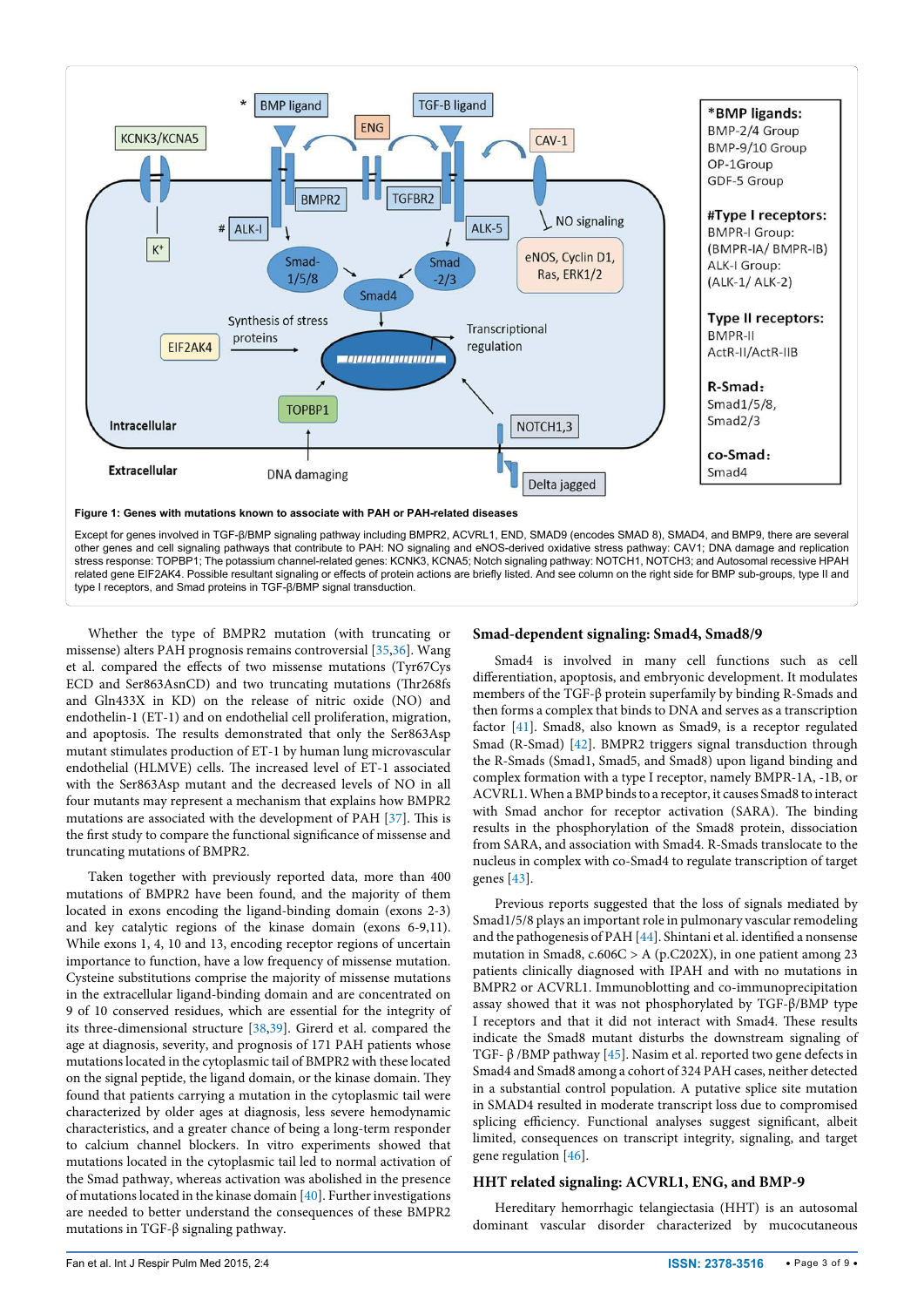<span id="page-3-0"></span>

telangiectases, recurrent epistaxes, and macroscopic arteriovenous malformations, particularly in the pulmonary, hepatic, and cerebral circulation. Pulmonary arteriovenous malformations may create clinically significant right-to-left shunts, causing hypoxemia, paradoxical embolism, stroke, and cerebral abscesses [\[47](#page-6-43)[-50\]](#page-7-18). In patients with HHT, postcapillary pulmonary hypertension may develop as a consequence of a hyperkinetic state, resulting in high cardiac output heart failure. However, HHT is also associated with a precapillary pattern of pulmonary hypertension that is histologically indistinguishable from IPAH [[33\]](#page-6-29).

Activin A receptor type II-like kinase-1 (ACVRL1, also known as ALK1) and ENG mutations have been reported as causes of HHT and/or HPAH [\[51](#page-7-19)[-54](#page-7-20)]. ACVRL1 is a type I cell-surface receptor for the TGF- β superfamily, sharing with other type I receptors a high similarity in serinethreonine kinase subdomains, a glycine- and serine-rich region (called the GS domain) preceding the kinase domain, and a short C-terminal tail [\[55\]](#page-7-21). ACVRL1 acts downstream of the type II receptors and determines the signaling specificity by recruiting R-Smads. In the study undertaken by Girerd et al. ACVRL1 mutation carriers identified from the French PAH Network and from previously published cases of patients with IPAH or with PAH and carrying a BMPR2 mutation were compared for clinical, functional, and hemodynamic characteristics. They demonstrated that age at the time of PAH diagnosis and death of ACVRL1 mutation carriers were significantly lower than those of the noncarriers of the BMPR2/ ACVRL1 mutation [\[28](#page-6-24)[,56,](#page-7-22)[57\]](#page-7-5). The observation that ACVRL1 mutation carriers develop PAH earlier may illustrate the constitutive susceptibility conferred by the mutation on the course of the disease. The formation of a heteromeric complex with BMPR-II and ACVRL1 has been proposed [\[58,](#page-7-6)[59\]](#page-7-7). ACVRL1 haploinsufficiency may lead to a pulmonary vascular status that predisposes to the development of PAH.

ENG is a type III receptor with no kinase activity that enhances ligand binding to its receptors [\[60](#page-7-23)]. A germline ENG mutation was identified in a patient with HHT, revealing that both ENG and ACVRL1 can be involved in PAH and HHT. Moreover, patients with ENG mutation seem to be at lower risk of developing PAH compared with carriers of the ACVRL1 mutation [[61\]](#page-7-0).

BMPs are the largest subgroup of signaling molecules in the TGF-β superfamily. BMPs play crucial roles during embryonic development and exerts many functional effects, such as cell apoptosis, proliferation, differentiation, migration, and angiogenesis [\[57](#page-7-5)], by binding to specific endothelial cell surface receptors, namely ENG and ACVRL1. Next, the BMP9-dependent activation of ACVRL1 leads to the phosphorylation of Smad1, Smad5, and Smad8, and then it associates with Smad4 to form a Smad complex to regulate gene expression [\[62\]](#page-7-1). Mutations in BMP9 identified in patients with HHT strongly suggest that alterations in BMP9, the upstream component of this signaling route, cause a vascular-malformation syndrome with phenotypic overlap with HHT, and pathogenic mutations in ENG, ACVRL1 and SMAD4, give rise to HHT1, HHT2, and JP-HHT, respectively [\(Figure 2\)](#page-3-0) [\[63](#page-7-24)[,64\]](#page-7-25).

 In PAH there is also an up-regulation of the ET-1 system that has been shown to regulate endothelial cell migration and angiogenesis [[65](#page-7-2)]. Plasma levels of ET-1 correlate positively with haemodynamic severity in patients with PAH and negatively with outcome [[66\]](#page-7-3). Variant studies have shown recently that BMP-9 stimulates ET-1 release in vascular endothelial cells, suggesting that BMP-9 may be a circulating factor affecting angiogenesis and endothelial stabilization. However, this effect depends on BMPR II signaling transduction, argues against an important role for BMP-9 as a source of increased endothelial ET-1 production in human PAH [[67](#page-7-26)[,68\]](#page-7-27).

## **PAH not attributable to mutations in TGF- β genes**

#### **NO signalling and eNOS-derived oxidative stress**

One of the key initiating events leading to PAH is endothelial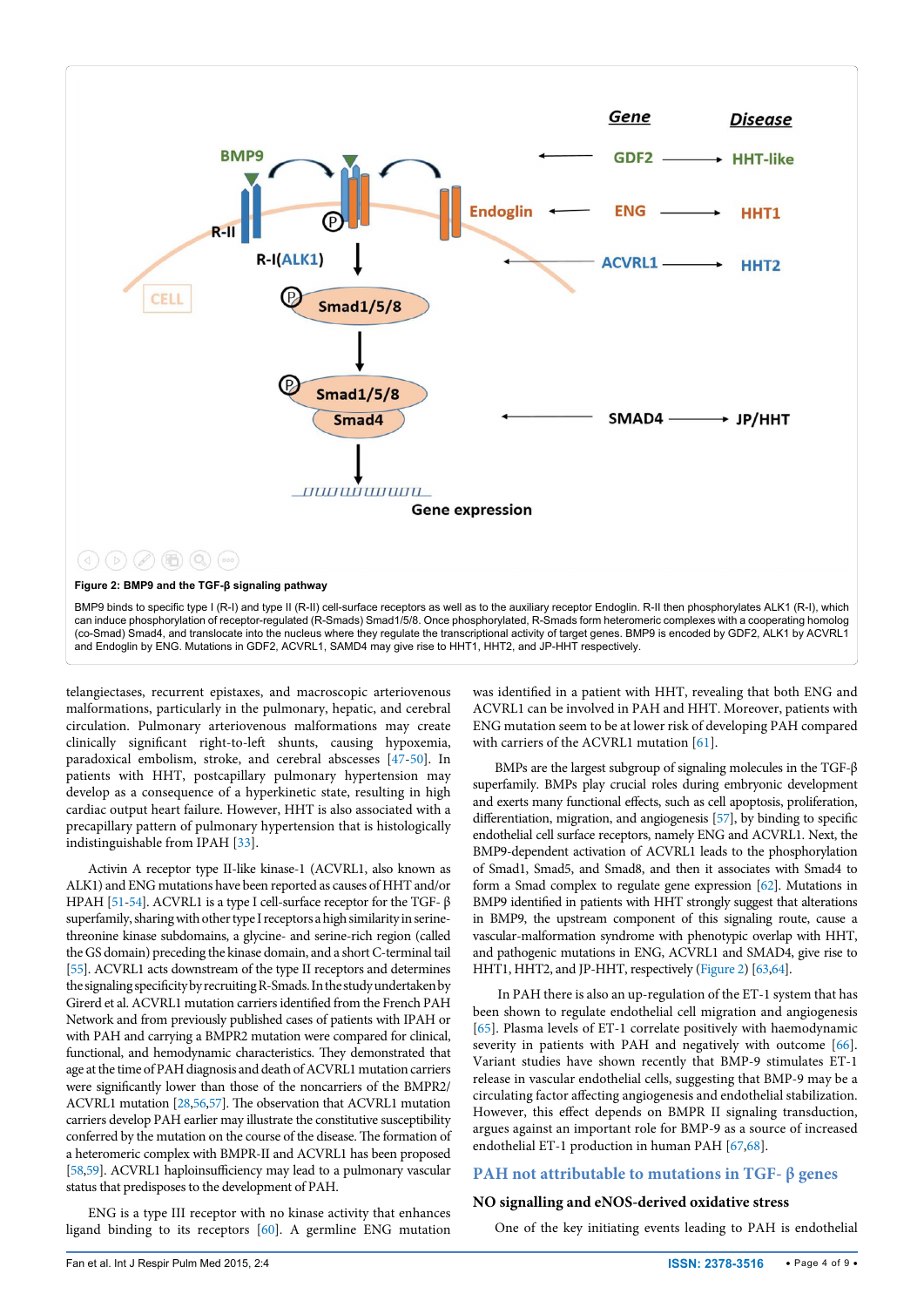dysfunction characterized by uncoupling of endothelial nitric oxide synthase (eNOS) and an associated lack of bioavailable nitric oxide (NO) [[69](#page-7-28)]. Loss of NO signaling and increased eNOS-derived oxidative stress are central to the pathogenesis of PAH [\[70,](#page-7-29)[71](#page-7-30)]. Several reported studies showed that dissociation or loss of caveolin-1 (CAV-1) leads to pathological eNOS hyperactivity [\[72](#page-7-31)[-74\]](#page-7-8). The expression of CAV1 is necessary for the formation of caveolae [[75](#page-7-32)], which is critical to many receptor signaling cascades relevant to PAH, including the NO pathway [[71](#page-7-30)[,76\]](#page-7-9). Bauer et al. reported finding high-level expression of thrombospondin-1 (TSP1) and CD47 in the lungs of patients with PAH and increased expression of them in experimental models of PAH. Furthermore, the therapeutic blockade of CD47 activation in hypoxic pulmonary artery endothelial cells upregulated CAV-1, increased CAV-1-CD47 co-association, decreased eNOS-derived superoxide and protected animals from developing PAH. Briefly speaking, activated CD47 promotes disease by limiting CAV-1 inhibition of dysregulated eNOS [\[77\]](#page-7-10). Austin et al. used WES to evaluate a large family with autosomal dominant HPAH and identified a de novo CAV1 mutation, which then was confirmed in an unrelated patient with PAH. Although originally classified as having IPAH, this patient thus has a heritable form of PAH as well. The association of PAH with CAV1 mutations is the first example of a genetic mutation associated with human PAH not directly involved in TGF-β signaling, and affirms the importance of intact caveolar function to pulmonary vascular homoeostasis in humans [\[78\]](#page-7-11).

#### **DNA damage and replication stress response**

In a previous study, use of WES to screen the genome of 12 patients with IPAH led to the identification of mutations in topoisomerase DNA binding II binding protein 1 (TopBP1), a novel gene known associated with DNA damage response and cell survival. Vinicio, et al. found that pulmonary microvascular endothelial cells (PMVECs) purified from lungs of patients with IPAH contained more TopBP1 single nucleotide variants (SNVs). This finding is relevant, considering that TopBP1 expression is impaired in IPAH PMVECs and correlates with reduced survival. These researchers proposed that TopBP1 is required for the DNA damage response in the setting of injury and its absence may predispose to cell death and impaired angiogenesis [\[79](#page-7-33)[,80\]](#page-7-34).

#### **The potassium channels: KCNK3, KCNK5**

KCNK3 (potassium channel subfamily K, member 3), also called TASK-1, belongs to a family of mammalian potassium (Kv) channels that are characterized by the presence of four transmembrane domains and two pore domains per subunit [\[81,](#page-7-35)[82](#page-7-13)]. Ion channels play critical roles in vascular remodeling, and KCNK3 is thought to be involved in the regulation of vascular remodeling and abnormal vascular proliferation in patients with PAH by preventing apoptosis [\[83](#page-7-14)]. Ma et al. studied a family in which multiple members had PAH without identifiable mutations in any of the genes known to be associated with the disease, including BMPR2, ACVRL, ENG, SMAD9, and CAV-1. They identified a novel heterozygous missense variant in KCNK3, and five additional heterozygous missense variants in KCNK3 were independently identified in 92 unrelated patients with familial PAH and 230 patients with IPAH. The study identified the association of a novel gene, KCNK3, as a disease-causing candidate gene with HPAH and IPAH. Because KCNK3 channels are not voltage-dependent and are open at negative potentials, these mutations probably cause depolarization of the resting membrane potential, which could lead to pulmonary-artery vasoconstriction [[21](#page-6-17)]. Mutations in this gene produced a reduced Kv-channel current, which was successfully remedied by pharmacologic manipulation [\[84](#page-7-12)].

 It is also possible that in patients with PAH, variation in KCNK3 function may be a more broadly applicable risk factor that is not caused by mutations in KCNK3. In addition, previous studies of Kv channels support the concept that the expression or function of Kv channels is altered in patients with idiopathic PAH, and dysfunctional Kvchannel activity may contribute to the development or persistence of PAH [[85](#page-7-36)]. In a study of mice with wild-type Kv channels, therapeutic Kv-channel activation was useful in the treatment of established PAH in the absence of known genetic variations in Kv channels [\[84\]](#page-7-12). Thus, the therapeutic targeting of KCNK3 may be beneficial for patients with PAH who have increased vascular tone independent of their KCNK3 genetic status.

The pore-forming subunit, Kv1.5, forms functional voltagegated Kv channels in human pulmonary artery smooth muscle cells (PASMC), and abnormal Kv channel Kv1.5 function encoded by KCNA5 mutations has been reported previously in patients with IPAH [\[86](#page-7-16)]. A recent study of our lab was the first to identify digenic mutations, a novel mutation in KCNA5 and a known mutation in BMPR2, supporting a 'two-hit' model for the severe disease course in an 13-year-old African-American girl with severe HPAH. By sequencing the candidate genes, we identified both a heterozygous missense mutation in the BMPR2 gene and a heterozygous deletion mutation in the KCNA5 gene, which results in a frameshift mutation and leads to premature truncation in the C-terminal of the potassium channel Kv1.5. The 'two-hit' of the digenic mutations may account for the early occurrence, severity and rapid deterioration of PAH in this patient. The girl presented for cardiology evaluation at six years of age following a syncopal episode that led to her diagnosis of PAH. Her father had presented with PAH earlier the same year at the age of 25 and died of complications within one year. The family history is otherwise negative. The severe symptoms of PAH and rapid deterioration in her father may be due to the BMPR2 mutant. However, the occurrence is at adult age, much later than the index patient's at presentation. The absence of clinical PAH symptoms in the mother may be due to incomplete penetrance of the KCNA5 mutation and supports the second-hit modifier model as well [\[87\]](#page-7-37).

#### **Autosomal recessive HPAH: EIFAK4**

Pulmonary veno-occlusive disease (PVOD) is a rare and devastating cause of pulmonary hypertension that is characterized histologically by widespread fibrous intimal proliferation of septal veins and preseptal venules. It is frequently associated with pulmonary capillary dilatation and proliferation [\[88,](#page-7-17)[89\]](#page-7-38). Using WES, Eyries et al. detected recessive mutations in EIF2AK4 gene in 13 related PVOD families with history of PVOD. Biallelic EIF2AK4 mutations in 5 of 20 histologically confirmed sporadic cases of PVOD had also been reported. All mutations, either in a homozygous or compoundheterozygous state, disrupted the function of this gene. These findings indicated EIF2AK4 as the major gene linked to development of PVOD [[90](#page-7-39)].

EIF2AK4 belongs to a family of four kinases that phosphorylate the α-subunit of the eukaryotic initiation factor 2 (eIF2α). EIF2AK4 mediated phosphorylation of eIF2α inactivates the factor and leads to preferential synthesis of stress proteins. The pathophysiological link between biallelic EIF2AK4 loss-of-function mutations and vascular cell proliferation and remodeling of lung vessels remains elusive. The involvement of EIF2AK4 in PVOD could be related either directly to its amino acid starvation sensor function and subsequent translational changes secondary to its activation or to EIF2AK4 kinase activity, which might have substrates other than eIF2α. Two series of experimental data potentially connect EIF2AK4 to the BMP pathway, which has been implicated in PAH pathogenesis through mutations in BMPR2 and ACVRL1 [[91,](#page-7-40)[92](#page-7-41)]. Notably, EIF2AK4 was also found to interact with SMAD4 and SMAD1 [[93\]](#page-7-42) and also with ACVRL1, ENG and TGF-β receptor 2 (TGFBR2). The identification of EIF2AK4 mutations as the major cause of heritable PVOD confirms the hereditary origin of this particular type of pulmonary hypertension and allows identification of heritable but apparently sporadic cases.

# **Notch signaling pathway: NOTCH1, NOTCH3**

NOTCH genes encode a group of single-pass transmembrane receptors (NOTCH1-4). The large extracellular domain contains tandem EGF-like repeats and cysteine-rich Notch/LIN-12 repeats, ankyrin repeats and a PEST sequence have been found within the intracellular domain [\[94\]](#page-7-43). The NOTCH signaling pathway is highly conserved and critical for cell fate determination during embryonic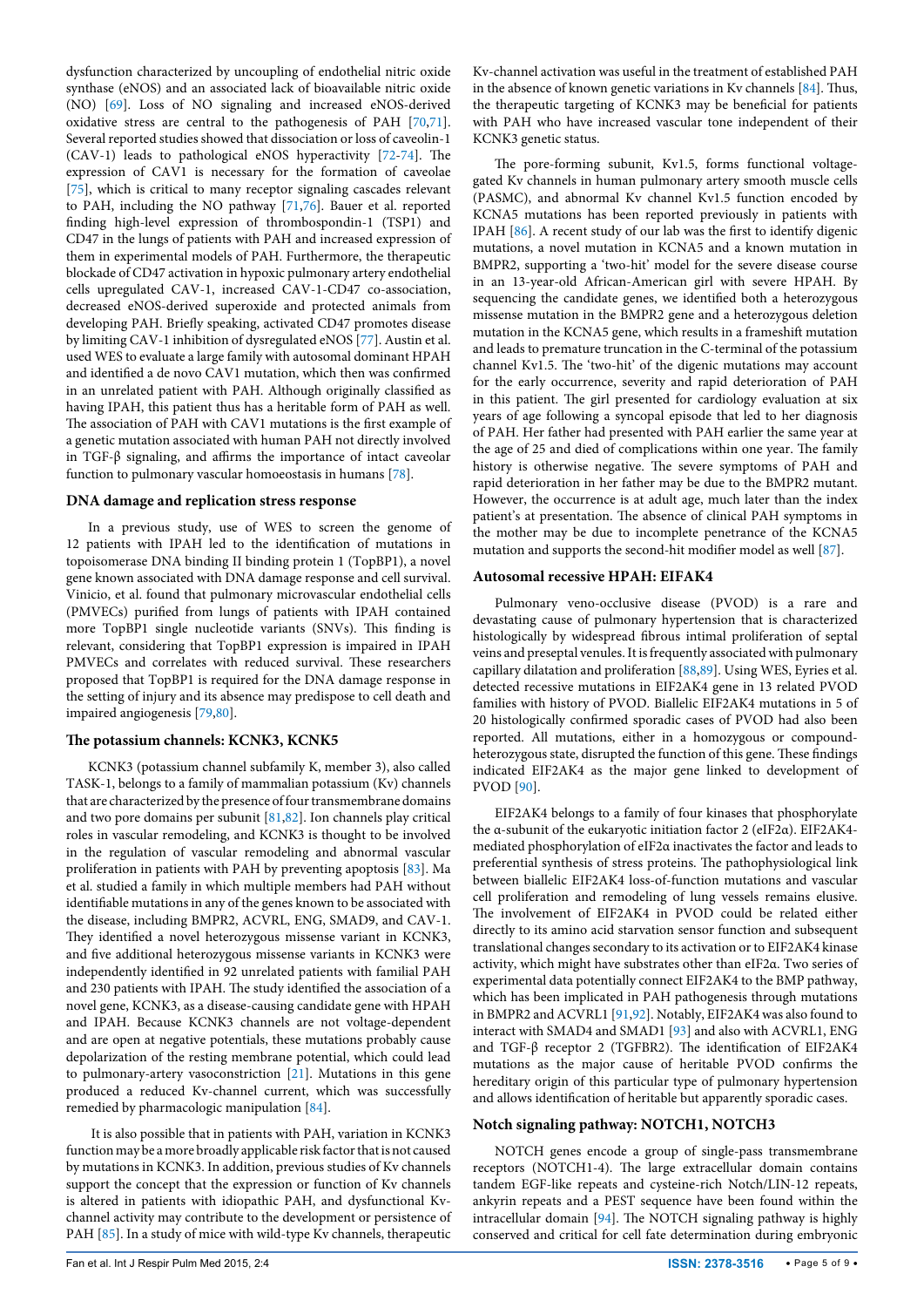development, including many aspects of vascular development [[95](#page-7-44)]. Despite the involvement of the NOTCH signaling in many key developmental systems, human mutations in Notch signaling components have been described mainly in disorders with vascular and bone effects. In 2009, Li et al. reported that human pulmonary hypertension could be characterized by the overexpression of NOTCH3 in small PASMCs, and the severity of the disease in humans is correlated with the amount of NOTCH3 protein in the lungs [[96](#page-7-15)]. Recently, Chida et al. identified two novel missense mutations in NOTCH3 in patients with PAH and revealed that these mutations were involved in cell proliferation and viability [[97](#page-8-3)]. The results may contribute to the elucidation of PAH pathogenesis, but whether the NOTCH3 mutations affect NOTCH signaling activity remains unclear. Another report indicated that NOTCH3 mutations in or near the ligand-binding site (EGF-like repeats 10-11) impaired ligand binding sufficiently to affect signaling activity [\[98](#page-8-4)]. Furthermore, another two studies suggested that most of the mutations located outside of the ligand-binding site did not impair the signal transduction activity of NOTCH3 [[99,](#page-8-2)[100\]](#page-8-5). Therefore, further investigations are necessary to analyze the function of NOTCH3 in the pathogenesis of PAH.

Adams-Oliver syndrome (AOS) is a rare developmental disorder defined by the combination of aplasia cutis congenita of the scalp vertex and terminal transverse limb defects [[101\]](#page-8-6). In addition, vascular anomalies, such as cutis marmorata telangiectatica congenita, pulmonary hypertension, and retinal hypovascularization, are recurrently observed [[102\]](#page-8-0). Stittrich et al. identified heterozygous variants in NOTCH1 as an additional cause of AOS in multiple families. Phenotypic analysis of affected individuals with NOTCH1 mutations indicates a high rate of vascular anomalies [\[103](#page-8-7)]. They found five NOTCH1 mutations in 5 of 12 unrelated families affected by AOS. This condition might lead to loss of function by preventing transcription and translation. Given that NOTCH receptors bind ligands as tetramers [\[104](#page-8-8)], it is also possible that some AOSassociated NOTCH1 missense mutations exert dominant-negative effects by destabilizing normal tetramer formation and, thus, disrupt ligand binding. Also conceivable is that some of the NOTCH1 mutations induce a gain of function, which resides in the negative regulatory region, which in turn might reduce the restraint on ligandindependent signaling [[105\]](#page-8-1). The possibility that both loss- and gainof-function mutations in NOTCH1 cause AOS could be explained if Notch-signaling strength is the critical element in determining normal development of the vasculature [\[106](#page-8-9)]. An alternate hypothesis for the different phenotypes observed with AOS-related NOTCH1 mutations is that other genetic, epigenetic, or environmental factors shape the NOTCH1 mutant phenotype.

In summary, there are 13 genes we have known associated with PAH. Nearly half of them involved in TGF-β/BMP signaling pathway including BMPR2, ACVRL1, END, SMAD9 (encodes SMAD 8), SMAD4, and BMP9, which is responsible for the majority of HPAH/ IPAH cases. Several other cell signaling pathways contribute to PAH, and their possible resultant signaling or effects of protein actions are briefly listed here ([Figure 1\)](#page-2-0).

# **Genetic testing and counseling**

Two consensus guidelines recommend that physicians offer professional counseling on genetics and testing to patients with a history that suggests HPAH [\[107](#page-8-10)[,3\]](#page-6-1). Pre-test informed consent and counseling, supported by additional counseling when providing the results, should ensure that all patients involved understand the implications of the results of the testing and what these results might imply for both the patient and family members. Reduced penetrance is one of the many reasons why this is crucial [[108\]](#page-8-11). In addition, the authors of these guidelines have recommended that patients with IPAH be advised about the availability of genetic testing and counseling because of the strong possibility that they carry a diseasecausing mutation. The guidelines recommend that professionals offer counseling and testing to the affected IPAH patient before approaching other family members.

Genetic testing for known mutations in PAH-associated

autosomal dominant genes is available in North America and Europe for the BMPR2, ACVRL1, ENG, SMAD9, CAV1, and now KCNK3 genes [\[12](#page-6-8)], although there currently is no unified PAH mutation panel incorporating all genes. Provision of genetic counseling by trained professionals is vital before and after undertaking clinical genetic testing [[109\]](#page-8-12). Genetic testing is available for either single genes or the entire panel of genes. The cost of testing has recently decreased in the U.S. with the introduction of these gene panels, thereby increasing the accessibility of testing to patients, and usually covered by insurance. Results generally are available in 8 weeks. Genetic testing often is considered in pediatric PAH to explain the etiology of the disease, to counsel family members about identifying other family members at risk and accurately determining the risk of recurrence in future children [[14](#page-6-10)]. Once the mutation in a family is identified, testing other family members for a family-specific mutation in the U.S. is relatively inexpensive, accurate, and fast. Genetic testing is most helpful when it is able to identify members of the family who are not genetically at risk for PAH and who can then forgo the otherwise recommended serial evaluations to screen for the development of PAH.

Affected individuals and "at risk" family members might want to know their mutation status for family planning purposes. Pre-natal screening or pre-implantation diagnosis and management is possible. Reproductive medicine allows several options for preventing transmission of HPAH to the next generation. If the heritable mutation is identified, a medical abortion is an option. Another option is pre-implantation genetic diagnosis and medically-assisted reproduction with selection and implantation of embryos that do not carry the heritable mutation, thereby avoiding the distress of having a medical abortion.

Genetic testing allows identification of pre-symptomatic carriers of PAH-causing mutations who are at high risk of developing PAH. However, it is currently not possible to identify which carriers of a mutation will develop PAH. Thus, genetic testing in relatives will effectively identify mutation noncarriers who have no increased risk of having the heritable disease and potentially provide significant relief; however, mutation carriers currently face many uncertainties. In the U.S., physicians, patients with PAH, and patients' family members have rarely embraced pre-symptomatic genetic testing for several reasons including the unacceptable high cost, discrimination, and the psychological impact of either a positive test (anxiety and depression) or a negative test (survivor guilt). Further studies are needed to analyze the clinical value of noninvasive screening assessments in relatives of patients with IPAH and HPAH and to develop an algorithm for early diagnosis in this cohort [\[110](#page-8-13)].

# **Conclusion**

In this review, we discussed all known genes, proteins and their possible mechanisms associated with HPAH or IPAH, which provided a more comprehensive understanding of the complex biological networks and events that promote PAH and provided significant insights into the development of therapeutic interventions for this devastating disorder. However, all the genes identified so far have not fully explained all the HPAH, IPAH, especially the sporadic PAH. We predict that there are more new PAH disease-causing genes or genetic modifiers in the human genome that need to be discovered. Recent advances in the development of NGS for WES or whole genome sequencing (WGS) have provided a powerful tool for the discovery of new disease-causing genes and for the genome-wide association (GWS) studies [\[111](#page-8-14)-[113\]](#page-8-15). Despite the fact that the PAH pathogenesis is very complicated, it is promising that large PAH cohort studies in different ethnical populations by the WES or WGS will provide a more complete picture of the underlying genetic architecture for the disease, and may point the way to additional disease mechanisms and therapeutic opportunities.

## **References**

<span id="page-5-0"></span>1. [Galiè N, Hoeper MM, Humbert M, Torbicki A, Vachiery JL, et al. \(2009\) ESC](http://eurheartj.oxfordjournals.org/content/ehj/30/20/2493.full.pdf)  [Committee for Practice Guidelines \(CPG\). Guidelines for the diagnosis and](http://eurheartj.oxfordjournals.org/content/ehj/30/20/2493.full.pdf)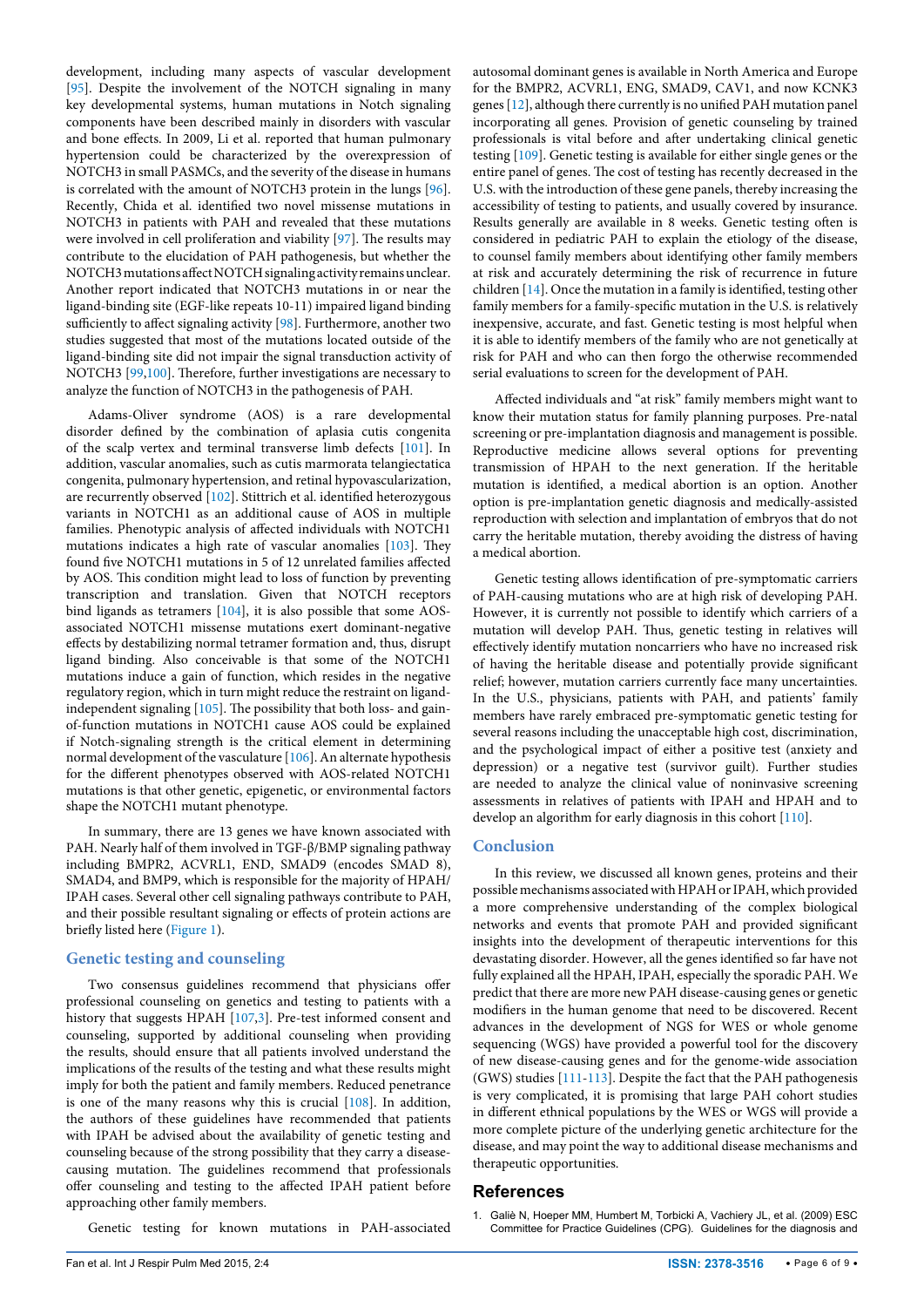[treatment of pulmonary hypertension: the task force for the diagnosis and](http://eurheartj.oxfordjournals.org/content/ehj/30/20/2493.full.pdf)  [treatment of pulmonary hypertension of the European Society of Cardiology](http://eurheartj.oxfordjournals.org/content/ehj/30/20/2493.full.pdf)  [\(ESC\) and the European Respiratory Society \(ERS\), endorsed by the](http://eurheartj.oxfordjournals.org/content/ehj/30/20/2493.full.pdf)  International Society of Heart and Lung Transplantation (ISHLT). Eur Heart [J 30: 2493-2537.](http://eurheartj.oxfordjournals.org/content/ehj/30/20/2493.full.pdf)

- <span id="page-6-0"></span>2. [Elliott CG \(2013\) Genetics of pulmonary arterial hypertension. Clin Chest](http://www.ncbi.nlm.nih.gov/pubmed/24267296)  [Med 34: 651-663.](http://www.ncbi.nlm.nih.gov/pubmed/24267296)
- <span id="page-6-1"></span>3. [McLaughlin VV, Archer SL, Badesch DB, Barst RJ, Farber HW, et al. \(2009\)](http://www.ncbi.nlm.nih.gov/pubmed/19332472)  [ACCF/AHA 2009 expert consensus document on pulmonary hypertension:](http://www.ncbi.nlm.nih.gov/pubmed/19332472)  [a report of the American College of Cardiology Foundation Task Force](http://www.ncbi.nlm.nih.gov/pubmed/19332472)  [on Expert Consensus Documents and the American Heart Association:](http://www.ncbi.nlm.nih.gov/pubmed/19332472)  [developed in collaboration with the American College of Chest Physicians,](http://www.ncbi.nlm.nih.gov/pubmed/19332472)  [American Thoracic Society, Inc., and the Pulmonary Hypertension](http://www.ncbi.nlm.nih.gov/pubmed/19332472)  [Association. Circulation 119: 2250-2294.](http://www.ncbi.nlm.nih.gov/pubmed/19332472)
- 4. [Badesch DB, Champion HC, Sanchez MA, Hoeper MM, Loyd JE, et al. \(2009\)](http://www.ncbi.nlm.nih.gov/pubmed/19555859)  [Diagnosis and assessment of pulmonary arterial hypertension. J Am Coll](http://www.ncbi.nlm.nih.gov/pubmed/19555859)  [Cardiol 54: S55-66.](http://www.ncbi.nlm.nih.gov/pubmed/19555859)
- 5. [Barst RJ, Gibbs JS, Ghofrani HA, Hoeper MM, McLaughlin VV, et al.](http://www.ncbi.nlm.nih.gov/pubmed/19555861)  [\(2009\) Updated evidence-based treatment algorithm in pulmonary arterial](http://www.ncbi.nlm.nih.gov/pubmed/19555861)  [hypertension. J Am Coll Cardiol 54: S78-84.](http://www.ncbi.nlm.nih.gov/pubmed/19555861)
- <span id="page-6-2"></span>6. [Sitbon O, Humbert M, Jaïs X, Ioos V, Hamid AM, et al. \(2005\) Long-term](http://www.ncbi.nlm.nih.gov/pubmed/15939821)  [response to calcium channel blockers in idiopathic pulmonary arterial](http://www.ncbi.nlm.nih.gov/pubmed/15939821)  [hypertension. Circulation 111: 3105-3111.](http://www.ncbi.nlm.nih.gov/pubmed/15939821)
- <span id="page-6-3"></span>7. [Simonneau G, Robbins IM, Beghetti M, Channick RN, Delcroix M, et al.](http://www.ncbi.nlm.nih.gov/pubmed/19555858)  [\(2009\) Updated clinical classification of pulmonary hypertension. J Am Coll](http://www.ncbi.nlm.nih.gov/pubmed/19555858)  [Cardiol 54: S43-54.](http://www.ncbi.nlm.nih.gov/pubmed/19555858)
- <span id="page-6-4"></span>8. [Simonneau G, Gatzoulis MA, Adatia I, Celermajer D, Denton C, et al. \(2013\)](http://www.ncbi.nlm.nih.gov/pubmed/24355639)  [Updated clinical classification of pulmonary hypertension. J Am Coll Cardiol](http://www.ncbi.nlm.nih.gov/pubmed/24355639) [62: D34-D41.](http://www.ncbi.nlm.nih.gov/pubmed/24355639)
- <span id="page-6-5"></span>9. [Hoeper MM, Bogaard HJ, Condliffe R, Frantz R, Khanna D, et al. \(2013\)](http://www.ncbi.nlm.nih.gov/pubmed/24355641)  [Definitions and diagnosis of pulmonary hypertension. J Am Coll Cardiol 62:](http://www.ncbi.nlm.nih.gov/pubmed/24355641)  [D42-D50.](http://www.ncbi.nlm.nih.gov/pubmed/24355641)
- <span id="page-6-6"></span>10. [Humbert M, Sitbon O, Chaouat A, Bertocchi M, Habib G, et al. \(2010\) Survival](http://www.ncbi.nlm.nih.gov/pubmed/20585011)  [in patients with idiopathic, familial, and anorexigen-associated pulmonary](http://www.ncbi.nlm.nih.gov/pubmed/20585011)  [arterial hypertension in the modern management era. Circulation 122: 156-](http://www.ncbi.nlm.nih.gov/pubmed/20585011) [163.](http://www.ncbi.nlm.nih.gov/pubmed/20585011)
- <span id="page-6-7"></span>11. [Rich S, Pogoriler J, Husain AN, Toth PT, Gomberg-Maitland M, et al. \(2010\)](http://www.ncbi.nlm.nih.gov/pubmed/21051399)  [Long-term effects of epoprostenol on the pulmonary vasculature in idiopathic](http://www.ncbi.nlm.nih.gov/pubmed/21051399)  [pulmonary arterial hypertension. Chest 138: 1234-1239.](http://www.ncbi.nlm.nih.gov/pubmed/21051399)
- <span id="page-6-8"></span>12. [Austin ED, Loyd JE \(2014\) The genetics of pulmonary arterial hypertension.](http://www.ncbi.nlm.nih.gov/pubmed/24951767)  [Circ Res 115: 189-202.](http://www.ncbi.nlm.nih.gov/pubmed/24951767)
- <span id="page-6-9"></span>13. [Zhang R, Dai LZ, Xie WP, Yu ZX, Wu BX, et al. \(2011\) Survival of Chinese](http://www.ncbi.nlm.nih.gov/pubmed/21330386)  [patients with pulmonary arterial hypertension in the modern treatment era.](http://www.ncbi.nlm.nih.gov/pubmed/21330386)  [Chest 140: 301-309.](http://www.ncbi.nlm.nih.gov/pubmed/21330386)
- <span id="page-6-10"></span>14. [Ma L, Chung WK \(2014\) The genetic basis of pulmonary arterial hypertension.](http://www.ncbi.nlm.nih.gov/pubmed/24442418)  [Hum Genet 133: 471-479.](http://www.ncbi.nlm.nih.gov/pubmed/24442418)
- <span id="page-6-11"></span>15. [Dresdale DT, Michtom RJ, Schultz M \(1954\) Recent studies in primary](http://www.ncbi.nlm.nih.gov/pubmed/13141055)  [pulmonary hypertension, including pharmacodynamic observations on](http://www.ncbi.nlm.nih.gov/pubmed/13141055)  [pulmonary vascular resistance. Bull NY Acad Med 30:195-207.](http://www.ncbi.nlm.nih.gov/pubmed/13141055)
- <span id="page-6-12"></span>16. [Morse JH, Jones AC, Barst RJ, Hodge SE, Wilhelmsen KC, et al. \(1997\)](http://www.ncbi.nlm.nih.gov/pubmed/9193425)  [Mapping of familial primary pulmonary hypertension locus \(PPH1\) to](http://www.ncbi.nlm.nih.gov/pubmed/9193425)  [chromosome 2q31-q32. Circulation 95: 2603-2606.](http://www.ncbi.nlm.nih.gov/pubmed/9193425)
- <span id="page-6-13"></span>17. [International PPH Consortium, Lane KB, Machado RD, Pauciulo MW,](http://www.ncbi.nlm.nih.gov/pubmed/10973254)  [Thomson JR, et al. \(2000\) Heterozygous germline mutations in BMPR2,](http://www.ncbi.nlm.nih.gov/pubmed/10973254)  [encoding a TGF-beta receptor, cause familial primary pulmonary](http://www.ncbi.nlm.nih.gov/pubmed/10973254)  [hypertension. Nat Genet 26: 81-84.](http://www.ncbi.nlm.nih.gov/pubmed/10973254)
- <span id="page-6-14"></span>18. [Ku CS, Naidoo N, Pawitan Y \(2011\) Revisiting Mendelian disorders through](http://www.ncbi.nlm.nih.gov/pubmed/21331778)  [exome sequencing. Hum Genet 129: 351-370.](http://www.ncbi.nlm.nih.gov/pubmed/21331778)
- <span id="page-6-15"></span>19. [Piluso G, Aurino S, Cacciottolo M, Del Vecchio Blanco F, Lancioni A,](http://www.ncbi.nlm.nih.gov/pubmed/22029103)  [et al. \(2010\) Mendelian bases of myopathies, cardiomyopathies, and](http://www.ncbi.nlm.nih.gov/pubmed/22029103)  [neuromyopathies. Acta Myol 29: 1-20.](http://www.ncbi.nlm.nih.gov/pubmed/22029103)
- <span id="page-6-16"></span>20. [Dewey FE, Chen R, Cordero SP, Ormond KE, Caleshu C, et al. \(2011\)](http://www.ncbi.nlm.nih.gov/pubmed/21935354)  [Phased whole-genome genetic risk in a family quartet using a major allele](http://www.ncbi.nlm.nih.gov/pubmed/21935354)  [reference sequence. PLoS Genet 7: e1002280.](http://www.ncbi.nlm.nih.gov/pubmed/21935354)
- <span id="page-6-17"></span>21. [Ma L, Roman-Campos D, Austin ED, Eyries M, Sampson KS, et al. \(2013\) A](http://www.ncbi.nlm.nih.gov/pubmed/23883380)  [novel channelopathy in pulmonary arterial hypertension. N Engl J Med 369:](http://www.ncbi.nlm.nih.gov/pubmed/23883380)  [351-361.](http://www.ncbi.nlm.nih.gov/pubmed/23883380)
- <span id="page-6-18"></span>22. [Austin ED, Ma L, LeDuc C, Berman Rosenzweig E, Borczuk A, et al. \(2012\)](http://www.ncbi.nlm.nih.gov/pubmed/22474227)  [Whole exome sequencing to identify a novel gene \(caveolin-1\) associated](http://www.ncbi.nlm.nih.gov/pubmed/22474227)  [with human pulmonary arterial hypertension. Circ Cardiovasc Genet 5: 336-](http://www.ncbi.nlm.nih.gov/pubmed/22474227) [343.](http://www.ncbi.nlm.nih.gov/pubmed/22474227)
- <span id="page-6-19"></span>23. [Germain M, Eyries M, Montani D, Poirier O, Girerd B, et al. \(2013\) Genome](http://www.ncbi.nlm.nih.gov/pubmed/23502781)[wide association analysis identifies a susceptibility locus for pulmonary](http://www.ncbi.nlm.nih.gov/pubmed/23502781)  [arterial hypertension. Nat Genet 45: 518-521.](http://www.ncbi.nlm.nih.gov/pubmed/23502781)
- <span id="page-6-20"></span>24. [Miyazono K, Kamiya Y, Morikawa M \(2010\) Bone morphogenetic protein](http://www.ncbi.nlm.nih.gov/pubmed/19762341)  [receptors and signal transduction. J Biochem 147: 35-51.](http://www.ncbi.nlm.nih.gov/pubmed/19762341)
- <span id="page-6-21"></span>25. [Rabinovitch M \(2012\) Molecular pathogenesis of pulmonary arterial](http://www.ncbi.nlm.nih.gov/pubmed/23202738)  [hypertension. J Clin Invest 122: 4306-4313.](http://www.ncbi.nlm.nih.gov/pubmed/23202738)
- <span id="page-6-22"></span>26. [Deng Z, Morse JH, Slager SL, Cuervo N, Moore KJ, et al. \(2000\) Familial](http://www.ncbi.nlm.nih.gov/pubmed/10903931)  [primary pulmonary hypertension \(gene PPH1\) is caused by mutations in the](http://www.ncbi.nlm.nih.gov/pubmed/10903931)  [bone morphogenetic protein receptor-II gene. Am J Hum Genet 67: 737-744.](http://www.ncbi.nlm.nih.gov/pubmed/10903931)
- <span id="page-6-23"></span>27. [International PPH Consortium, Lane KB, Machado RD, Pauciulo MW,](http://www.ncbi.nlm.nih.gov/pubmed/10973254)  [Thomson JR, et al. \(2000\) Heterozygous germline mutations in BMPR2,](http://www.ncbi.nlm.nih.gov/pubmed/10973254)  [encoding a TGF-beta receptor, cause familial primary pulmonary](http://www.ncbi.nlm.nih.gov/pubmed/10973254)  [hypertension. Nat Genet 26: 81-84.](http://www.ncbi.nlm.nih.gov/pubmed/10973254)
- <span id="page-6-24"></span>28. Machado RD, Eickelberg O, Elliott CG, Geraci MW, Hanaoka M, et al. (2009) Genetics and genomics of pulmonary arterial hypertension. J Am Coll Cardiol 54: S32-42.
- <span id="page-6-25"></span>29. [Thomson JR, Machado RD, Pauciulo MW, Morgan NV, Humbert M, et al.](http://www.ncbi.nlm.nih.gov/pubmed/11015450)  [\(2000\) Sporadic primary pulmonary hypertension is associated with germline](http://www.ncbi.nlm.nih.gov/pubmed/11015450)  [mutations of the gene encoding BMPR-II, a receptor member of the TGF-beta](http://www.ncbi.nlm.nih.gov/pubmed/11015450)  [family. J Med Genet 37: 741-745.](http://www.ncbi.nlm.nih.gov/pubmed/11015450)
- <span id="page-6-26"></span>30. [Cogan JD, Pauciulo MW, Batchman AP, Prince MA, Robbins IM, et al. \(2006\)](http://www.ncbi.nlm.nih.gov/pubmed/16728714)  [High frequency of BMPR2 exonic deletions/duplications in familial pulmonary](http://www.ncbi.nlm.nih.gov/pubmed/16728714)  [arterial hypertension. Am J Respir Crit Care Med 174: 590-598.](http://www.ncbi.nlm.nih.gov/pubmed/16728714)
- <span id="page-6-27"></span>31. [Khajavi M, Inoue K, Lupski JR \(2006\) Nonsense-mediated mRNA decay](http://www.ncbi.nlm.nih.gov/pubmed/16757948)  [modulates clinical outcome of genetic disease. Eur J Hum Genet 14: 1074-1081.](http://www.ncbi.nlm.nih.gov/pubmed/16757948)
- <span id="page-6-28"></span>32. [Rosenzweig EB, Morse JH, Knowles JA, Chada KK, Khan AM, et al. \(2008\)](http://www.ncbi.nlm.nih.gov/pubmed/18503968)  [Clinical implications of determining BMPR2 mutation status in a large cohort](http://www.ncbi.nlm.nih.gov/pubmed/18503968)  [of children and adults with pulmonary arterial hypertension. J Heart Lung](http://www.ncbi.nlm.nih.gov/pubmed/18503968)  [Transplant 27: 668-674.](http://www.ncbi.nlm.nih.gov/pubmed/18503968)
- <span id="page-6-29"></span>33. [Sztrymf B, Coulet F, Girerd B, Yaici A, Jais X, et al. \(2008\) Clinical outcomes](http://www.ncbi.nlm.nih.gov/pubmed/18356561)  [of pulmonary arterial hypertension in carriers of BMPR2 mutation. Am J](http://www.ncbi.nlm.nih.gov/pubmed/18356561)  [Respir Crit Care Med 177: 1377-1383.](http://www.ncbi.nlm.nih.gov/pubmed/18356561)
- <span id="page-6-30"></span>34. Grünig E, [Weissmann S, Ehlken N,](http://www.ncbi.nlm.nih.gov/pubmed/19307479) Fijalkowska A, Fischer C, et al. (2009) [Stress Doppler Echocardiography in Relatives of Patients With Idiopathic and](http://www.ncbi.nlm.nih.gov/pubmed/19307479)  [Familial Pulmonary Arterial Hypertension: Results of a Multicenter European](http://www.ncbi.nlm.nih.gov/pubmed/19307479)  [Analysis of Pulmonary Artery Pressure Response to Exercise and Hypoxia.](http://www.ncbi.nlm.nih.gov/pubmed/19307479)  [Circulation 119: 1747-1757.](http://www.ncbi.nlm.nih.gov/pubmed/19307479)
- <span id="page-6-35"></span>35. [Girerd B, Montani D, Eyries M, Yaici A, Sztrymf B, et al. \(2010\) Absence](http://www.ncbi.nlm.nih.gov/pubmed/20534176)  [of influence of gender and BMPR2 mutation type on clinical phenotypes of](http://www.ncbi.nlm.nih.gov/pubmed/20534176)  [pulmonary arterial hypertension. Respir Res 11: 73.](http://www.ncbi.nlm.nih.gov/pubmed/20534176)
- <span id="page-6-36"></span>36. [Austin ED, Phillips JA, Cogan JD, Hamid R, Yu C, et al. \(2009\) Truncating](http://www.ncbi.nlm.nih.gov/pubmed/19785764)  [and missense BMPR2 mutations differentially affect the severity of heritable](http://www.ncbi.nlm.nih.gov/pubmed/19785764)  [pulmonary arterial hypertension. Respir Res 10: 87.](http://www.ncbi.nlm.nih.gov/pubmed/19785764)
- <span id="page-6-31"></span>37. [Wang H, Ji R, Meng J, Cui Q, Zou W, et al. \(2014\) Functional changes in](http://www.ncbi.nlm.nih.gov/pubmed/25187962)  [pulmonary arterial endothelial cells associated with BMPR2 mutations. PLoS](http://www.ncbi.nlm.nih.gov/pubmed/25187962)  [One 9: e106703.](http://www.ncbi.nlm.nih.gov/pubmed/25187962)
- <span id="page-6-37"></span>38. [Greenwald J, Fischer WH, Vale WW, Choe S \(1999\) Three-finger toxin fold](http://www.ncbi.nlm.nih.gov/pubmed/9886286)  [for the extracellular ligand-binding domain of the type II activin receptor serine](http://www.ncbi.nlm.nih.gov/pubmed/9886286)  [kinase. Nat Struct Biol 6: 18-22.](http://www.ncbi.nlm.nih.gov/pubmed/9886286)
- <span id="page-6-38"></span>39. [Machado RD, Southgate L, Eichstaedt CA, et al. \(2015\) Pulmonary Arterial](http://www.ncbi.nlm.nih.gov/pubmed/26387786)  [Hypertension: A Current Perspective on Established and Emerging Molecular](http://www.ncbi.nlm.nih.gov/pubmed/26387786)  [Genetic Defects. Hum Mutat.](http://www.ncbi.nlm.nih.gov/pubmed/26387786)
- <span id="page-6-39"></span>40. [Girerd B, Coulet F, Jaïs X, Eyries M, Van Der Bruggen C, et al. \(2015\)](http://www.ncbi.nlm.nih.gov/pubmed/25429696)  [Characteristics of pulmonary arterial hypertension in affected carriers of](http://www.ncbi.nlm.nih.gov/pubmed/25429696)  [a mutation located in the cytoplasmic tail of bone morphogenetic protein](http://www.ncbi.nlm.nih.gov/pubmed/25429696)  [receptor type 2. Chest 147: 1385-1394.](http://www.ncbi.nlm.nih.gov/pubmed/25429696)
- <span id="page-6-33"></span>41. [Watanabe TK, Suzuki M, Omori Y, Hishigaki H, Horie M, et al. \(1997\) Cloning](http://www.ncbi.nlm.nih.gov/pubmed/9205116)  [and characterization of a novel member of the human Mad gene family](http://www.ncbi.nlm.nih.gov/pubmed/9205116)  [\(MADH6\). Genomics 42: 446-451.](http://www.ncbi.nlm.nih.gov/pubmed/9205116)
- <span id="page-6-34"></span>42. [Massagué J, Blain SW, Lo RS \(2000\) TGFbeta signaling in growth control,](http://www.ncbi.nlm.nih.gov/pubmed/11057902)  [cancer, and heritable disorders. Cell 103: 295-309.](http://www.ncbi.nlm.nih.gov/pubmed/11057902)
- <span id="page-6-32"></span>43. [Nishihara A, Watabe T, Imamura T, Miyazono K \(2002\) Functional](http://www.ncbi.nlm.nih.gov/pubmed/12221115)  [heterogeneity of bone morphogenetic protein receptor-II mutants found in](http://www.ncbi.nlm.nih.gov/pubmed/12221115)  [patients with primary pulmonary hypertension. Mol Biol Cell 13: 3055-3063.](http://www.ncbi.nlm.nih.gov/pubmed/12221115)
- <span id="page-6-40"></span>44. [Rudarakanchana N, Flanagan JA, Chen H, Upton PD, Machado R, et al.](http://www.ncbi.nlm.nih.gov/pubmed/12045205)  [\(2002\) Functional analysis of bone morphogenetic protein type II receptor](http://www.ncbi.nlm.nih.gov/pubmed/12045205)  [mutations underlying primary pulmonary hypertension. Hum Mol Genet 11:](http://www.ncbi.nlm.nih.gov/pubmed/12045205)  [1517-1525.](http://www.ncbi.nlm.nih.gov/pubmed/12045205)
- <span id="page-6-41"></span>45. [Shintani M, Yagi H, Nakayama T, Saji T, Matsuoka R \(2009\) A new nonsense](http://www.ncbi.nlm.nih.gov/pubmed/19211612)  [mutation of SMAD8 associated with pulmonary arterial hypertension. J Med](http://www.ncbi.nlm.nih.gov/pubmed/19211612)  [Genet 46: 331-337.](http://www.ncbi.nlm.nih.gov/pubmed/19211612)
- <span id="page-6-42"></span>46. [Nasim MT, Ogo T, Ahmed M, Randall R, Chowdhury HM, et al. \(2011\)](http://www.ncbi.nlm.nih.gov/pubmed/21898662)  [Molecular genetic characterization of SMAD signaling molecules in pulmonary](http://www.ncbi.nlm.nih.gov/pubmed/21898662)  [arterial hypertension. Hum Mutat 32: 1385-1389.](http://www.ncbi.nlm.nih.gov/pubmed/21898662)
- <span id="page-6-43"></span>47. [Guttmacher AE, Marchuk DA, White RI Jr \(1995\) Hereditary hemorrhagic](http://www.ncbi.nlm.nih.gov/pubmed/7666879)  [telangiectasia. N Engl J Med 333: 918-924.](http://www.ncbi.nlm.nih.gov/pubmed/7666879)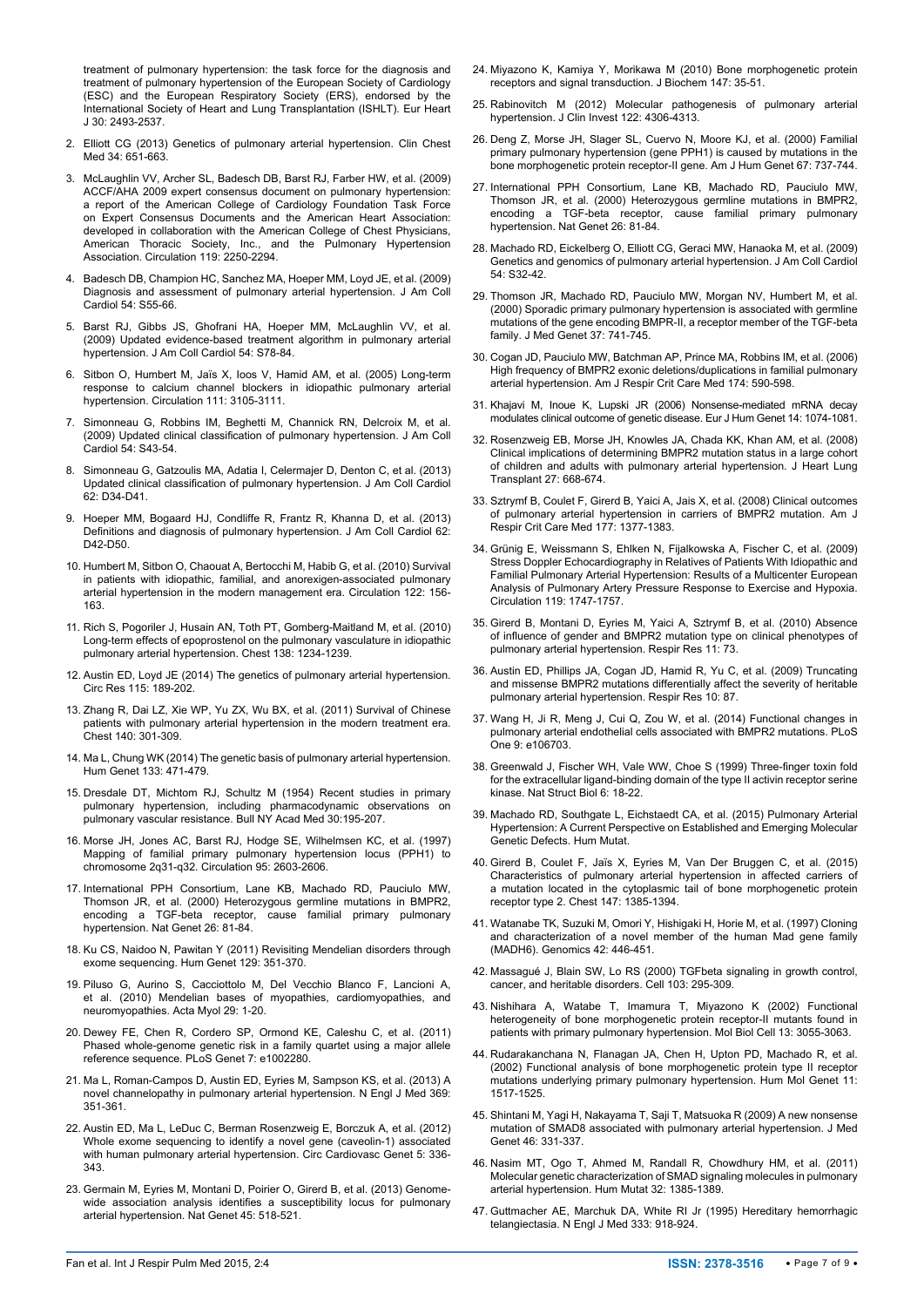- 48. [Shovlin CL, Jackson JE, Bamford KB, Jenkins IH, Kulinskaya E, et al.](http://www.ncbi.nlm.nih.gov/pubmed/17981912)  [\(2008\) Primary determinants of ischaemic stroke/brain abscess risks are](http://www.ncbi.nlm.nih.gov/pubmed/17981912)  [independent of severity of pulmonary arteriovenous malformations in](http://www.ncbi.nlm.nih.gov/pubmed/17981912)  [hereditary haemorrhagic telangiectasia. Thorax 63: 259-266.](http://www.ncbi.nlm.nih.gov/pubmed/17981912)
- 49. [Govani FS, Shovlin CL \(2009\) Hereditaryhaemorrhagic telangiectasia: a](http://www.ncbi.nlm.nih.gov/pubmed/19337313)  [clinical and scientific review. Eur J Hum Genet 17: 860-871.](http://www.ncbi.nlm.nih.gov/pubmed/19337313)
- <span id="page-7-18"></span>50. [Trembath RC, Thomson JR, Machado RD, Morgan NV, Atkinson C, et al. \(2001\)](http://www.ncbi.nlm.nih.gov/pubmed/11484689)  [Clinical and molecular genetic features of pulmonary hypertension in patients](http://www.ncbi.nlm.nih.gov/pubmed/11484689)  [with hereditary hemorrhagic telangiectasia. N Engl J Med 345: 325-334.](http://www.ncbi.nlm.nih.gov/pubmed/11484689)
- <span id="page-7-19"></span>51. [Harrison RE, Berger R, Haworth SG, Tulloh R, Mache CJ, et al. \(2005\)](http://www.ncbi.nlm.nih.gov/pubmed/15687131)  [Transforming growth factor-beta receptor mutations and pulmonary arterial](http://www.ncbi.nlm.nih.gov/pubmed/15687131)  [hypertension in childhood. Circulation 111: 435-441.](http://www.ncbi.nlm.nih.gov/pubmed/15687131)
- 52. [Fujiwara M, Yagi H, Matsuoka R, Akimoto K, Furutani M, et al. \(2008\)](http://www.ncbi.nlm.nih.gov/pubmed/18159113)  [Implications of mutations of activin receptor-like kinase 1 gene \(ALK1\) in](http://www.ncbi.nlm.nih.gov/pubmed/18159113)  [addition to bone morphogenetic protein receptor II gene \(BMPR2\) in children](http://www.ncbi.nlm.nih.gov/pubmed/18159113)  [with pulmonary arterial hypertension. Circ J 72: 127-133.](http://www.ncbi.nlm.nih.gov/pubmed/18159113)
- <span id="page-7-4"></span>53. [Smoot LB, Obler D, McElhinney DB, Boardman K, Wu BL, et al. \(2009\) Clinical](http://www.ncbi.nlm.nih.gov/pubmed/19357124)  [features of pulmonary arterial hypertension in young people with an ALK1](http://www.ncbi.nlm.nih.gov/pubmed/19357124)  [mutation and hereditary hemorrhagic telangiectasia. Arch Dis Child 94:506-511.](http://www.ncbi.nlm.nih.gov/pubmed/19357124)
- <span id="page-7-20"></span>54. [ten Dijke P, Franzén P, Yamashita H, Ichijo H, Heldin CH, et al. \(1994\) Serine/](http://www.ncbi.nlm.nih.gov/pubmed/8199354) [threonine kinase receptors. Prog Growth Factor Res 5: 55-72.](http://www.ncbi.nlm.nih.gov/pubmed/8199354)
- <span id="page-7-21"></span>55. [Girerd B, Montani D, Coulet F, Sztrymf B, Yaici A, et al. \(2010\) Clinical](http://www.ncbi.nlm.nih.gov/pubmed/20056902)  [outcomes of pulmonary arterial hypertension in patients carrying an ACVRL1](http://www.ncbi.nlm.nih.gov/pubmed/20056902)  [\(ALK1\) mutation. Am J Respir Crit Care Med 181: 851-861.](http://www.ncbi.nlm.nih.gov/pubmed/20056902)
- <span id="page-7-22"></span>56. [Humbert M, Morrell NW, Archer SL, Stenmark KR, Voelkel NF, et al. \(2004\)](http://www.ncbi.nlm.nih.gov/pubmed/15194174)  [Cellular and molecular pathobiology of pulmonary arterial hypertension. J Am](http://www.ncbi.nlm.nih.gov/pubmed/15194174)  [Coll Cardiol 43:13S-24S.](http://www.ncbi.nlm.nih.gov/pubmed/15194174)
- <span id="page-7-5"></span>57. [David L, Mallet C, Mazerbourg S, Feige JJ, Bailly S \(2007\) Identification of](http://www.ncbi.nlm.nih.gov/pubmed/17068149)  [BMP9 and BMP10 as functional activators of the orphan activin receptor-like](http://www.ncbi.nlm.nih.gov/pubmed/17068149)  [kinase 1 \(ALK1\) in endothelial cells. Blood 109: 1953-1961.](http://www.ncbi.nlm.nih.gov/pubmed/17068149)
- <span id="page-7-6"></span>58. [tenDijke P, Arthur HM \(2007\) Extracellular control of TGFbetasignalling in](http://www.ncbi.nlm.nih.gov/pubmed/17895899)  [vascular development and disease. Nat Rev Mol Cell Biol 8: 857-869.](http://www.ncbi.nlm.nih.gov/pubmed/17895899)
- <span id="page-7-7"></span>59. [Ríus C, Smith JD, Almendro N, Langa C, Botella LM, et al. \(1998\) Cloning](http://www.ncbi.nlm.nih.gov/pubmed/9845534)  [of the promoter region of human endoglin, the target gene for hereditary](http://www.ncbi.nlm.nih.gov/pubmed/9845534)  [hemorrhagic telangiectasia type 1. Blood 92: 4677-4690.](http://www.ncbi.nlm.nih.gov/pubmed/9845534)
- <span id="page-7-23"></span>60. [Chaouat A, Coulet F, Favre C, Simonneau G, Humbert M, et al. \(2004\) Endoglin](http://www.ncbi.nlm.nih.gov/pmc/articles/PMC1746994/pdf/v059p00446.pdf)  [germline mutation in a patient with hereditary haemorrhagic telangiectasia](http://www.ncbi.nlm.nih.gov/pmc/articles/PMC1746994/pdf/v059p00446.pdf)  [and dexfenfluramine associated pulmonary arterial hypertension. Thorax 59:](http://www.ncbi.nlm.nih.gov/pmc/articles/PMC1746994/pdf/v059p00446.pdf)  [446-448.](http://www.ncbi.nlm.nih.gov/pmc/articles/PMC1746994/pdf/v059p00446.pdf)
- <span id="page-7-0"></span>61. [Zeng S, Chen J, Shen H \(2010\) Controlling of bone morphogenetic protein](http://www.ncbi.nlm.nih.gov/pubmed/20060893)  [signaling. Cell Signal 22: 888-893.](http://www.ncbi.nlm.nih.gov/pubmed/20060893)
- <span id="page-7-1"></span>62. [Fernández-L A, Sanz-Rodriguez F, Blanco FJ, Bernabéu C, Botella LM](http://www.ncbi.nlm.nih.gov/pubmed/16595794)  [\(2006\) Hereditary hemorrhagic telangiectasia, a vascular dysplasia affecting](http://www.ncbi.nlm.nih.gov/pubmed/16595794)  [the TGF-beta signaling pathway. Clin Med Res 4: 66-78.](http://www.ncbi.nlm.nih.gov/pubmed/16595794)
- <span id="page-7-24"></span>63. [Wooderchak-Donahue WL,](http://www.ncbi.nlm.nih.gov/pubmed/23972370) McDonald J, O'Fallon B, Upton PD, Li W, et [al. \(2013\) BMP9 Mutations Cause a Vascular-Anomaly Syndrome with](http://www.ncbi.nlm.nih.gov/pubmed/23972370)  [Phenotypic Overlap with Hereditary Hemorrhagic Telangiectasia. Am J Hum](http://www.ncbi.nlm.nih.gov/pubmed/23972370)  [Genet 93: 530-537.](http://www.ncbi.nlm.nih.gov/pubmed/23972370)
- <span id="page-7-25"></span>64. [Salani D, Di Castro V, Nicotra MR, Rosanò L, Tecce R, et al. \(2000\) Role of](http://www.ncbi.nlm.nih.gov/pubmed/11073813)  [endothelin-1 in neovascularization of ovarian carcinoma. Am J Pathol 157:](http://www.ncbi.nlm.nih.gov/pubmed/11073813)  [1537-1547.](http://www.ncbi.nlm.nih.gov/pubmed/11073813)
- <span id="page-7-2"></span>65. Cacoub P, Dorent R, Nataf P, Carayon A, Riquet M, et al. (1997) Endothelin-1 in the lungs of patients with pulmonary hypertension. Cardiovasc Res 33: 196-200.
- <span id="page-7-3"></span>66. [Star GP, Giovinazzo M, Langleben D \(2010\) Bone morphogenic protein-9](http://www.ncbi.nlm.nih.gov/pubmed/20594999)  [stimulates endothelin-1 release from human pulmonary microvascular](http://www.ncbi.nlm.nih.gov/pubmed/20594999)  [endothelial cells A potential mechanism for elevated ET-1 levels in pulmonary](http://www.ncbi.nlm.nih.gov/pubmed/20594999)  [arterial hypertension. Microvasc Res 80: 349-354.](http://www.ncbi.nlm.nih.gov/pubmed/20594999)
- <span id="page-7-26"></span>67. Park J, Upton PD, De Souza P, Davies RJ, Morrell NW, et al. (2010) Bone Morphogenetic Protein (BMP)-9 Increases Endothelin (ET)-1 Release By Human Pulmonary Artery Endothelial Cells Via A MAPK Dependent Pathway. Am J Respir Crit Care Med 181: A5240.
- <span id="page-7-27"></span>68. [Khoo JP, Zhao L, Alp NJ, Bendall JK, Nicoli T, et al. \(2005\) Pivotal role for](http://www.ncbi.nlm.nih.gov/pubmed/15824200)  [endothelial tetrahydrobiopterin in pulmonary hypertension. Circulation 111:](http://www.ncbi.nlm.nih.gov/pubmed/15824200)  [2126-2133.](http://www.ncbi.nlm.nih.gov/pubmed/15824200)
- <span id="page-7-28"></span>69. Lakshminrusimha S, Wiseman D, Black SM, Russell JA, Oishi P et al. (2007) The role of nitric oxide synthase-derived reactive oxygen species in the altered relaxation of pulmonary arteries from lambs with increased pulmonary blood flow. Am J Physiol Heart Circ Physiol 293: H1491-H1497.
- <span id="page-7-29"></span>70. [Achcar RO, Demura Y, Rai PR, Taraseviciene-Stewart L, Kasper M, et al.](http://www.ncbi.nlm.nih.gov/pubmed/16537870)  [\(2006\) Loss of caveolin and heme oxygenase expression in severe pulmonary](http://www.ncbi.nlm.nih.gov/pubmed/16537870)  [hypertension. Chest 129: 696-705.](http://www.ncbi.nlm.nih.gov/pubmed/16537870)
- <span id="page-7-30"></span>71. [Patel HH, Zhang S, Murray F, Suda RY, Head BP, et al. \(2007\) Increased](http://www.ncbi.nlm.nih.gov/pubmed/17470567)  [smooth muscle cell expression of caveolin-1 and caveolae contribute to the](http://www.ncbi.nlm.nih.gov/pubmed/17470567)  [pathophysiology of idiopathic pulmonary arterial hypertension. FASEB J 21:](http://www.ncbi.nlm.nih.gov/pubmed/17470567)  [2970-2979.](http://www.ncbi.nlm.nih.gov/pubmed/17470567)
- <span id="page-7-31"></span>72. [Bauer PM, Yu J, Chen Y, Hickey R, Bernatchez PN, et al. \(2005\) Endothelial](http://www.ncbi.nlm.nih.gov/pubmed/15615855)[specific expression of caveolin-1 impairs microvascular permeability and](http://www.ncbi.nlm.nih.gov/pubmed/15615855)  [angiogenesis. Proc Natl AcadSci U S A 102: 204-209.](http://www.ncbi.nlm.nih.gov/pubmed/15615855)
- 73. [Ju H, Zou R, Venema VJ, Venema RC \(1997\) Direct interaction of endothelial](http://www.ncbi.nlm.nih.gov/pubmed/9228013)  [nitric-oxide synthase and caveolin-1 inhibits synthase activity. J BiolChem](http://www.ncbi.nlm.nih.gov/pubmed/9228013)  [272: 18522-18525.](http://www.ncbi.nlm.nih.gov/pubmed/9228013)
- <span id="page-7-8"></span>74. [Sowa G, Pypaert M, Sessa WC \(2001\) Distinction between signaling](http://www.ncbi.nlm.nih.gov/pubmed/11707586)  [mechanisms in lipid rafts vs. caveolae. Proc Natl AcadSci U S A 98: 14072-](http://www.ncbi.nlm.nih.gov/pubmed/11707586) [14077.](http://www.ncbi.nlm.nih.gov/pubmed/11707586)
- <span id="page-7-32"></span>75. [Engelman JA, Zhang XL, Galbiati F, Lisanti MP \(1998\) Chromosomal](http://www.ncbi.nlm.nih.gov/pubmed/9662443)  [localization, genomic organization, and developmental expression of the](http://www.ncbi.nlm.nih.gov/pubmed/9662443)  [murine caveolin gene family \(Cav-1, -2, and -3\). Cav-1 and Cav-2 genes map](http://www.ncbi.nlm.nih.gov/pubmed/9662443)  [to a known tumor suppressor locus \(6-A2/7q31\). FEBS Lett 429: 330-336.](http://www.ncbi.nlm.nih.gov/pubmed/9662443)
- <span id="page-7-9"></span>76. [Mathew R, Huang J, Shah M, Patel K, Gewitz M, et al. \(2004\) Disruption](http://www.ncbi.nlm.nih.gov/pubmed/15353500)  [of endothelial-cell caveolin-1alpha/raft scaffolding during development of](http://www.ncbi.nlm.nih.gov/pubmed/15353500)  [monocrotaline-induced pulmonary hypertension. Circulation 110: 1499-1506.](http://www.ncbi.nlm.nih.gov/pubmed/15353500)
- <span id="page-7-10"></span>77. Bauer PM, Bauer EM, Rogers NM, Yao, [Feijoo-Cuaresma M, et al. \(2012\)](http://www.ncbi.nlm.nih.gov/pubmed/22215724)  [Activated CD47 promotes pulmonary arterial hypertension through targeting](http://www.ncbi.nlm.nih.gov/pubmed/22215724)  [caveolin-1. Cardiovasc Res 93: 682-693.](http://www.ncbi.nlm.nih.gov/pubmed/22215724)
- <span id="page-7-11"></span>78. Austin ED, Ma L, LeDuc C, Berman Rosenzweig E, [Borczuk A, et al. \(2012\)](http://www.ncbi.nlm.nih.gov/pubmed/22474227)  [Whole Exome Sequencing to Identify a Novel Gene \(Caveolin-1\) Associated](http://www.ncbi.nlm.nih.gov/pubmed/22474227)  [with Human Pulmonary Arterial Hypertension Circ Cardiovasc Genet 5: 336-](http://www.ncbi.nlm.nih.gov/pubmed/22474227) [343.](http://www.ncbi.nlm.nih.gov/pubmed/22474227)
- <span id="page-7-33"></span>79. [de Jesus Perez VA,](http://www.ncbi.nlm.nih.gov/pubmed/24702692) Yuan K, Lyuksyutova MA, Dewey F, Orcholski ME, et [al. \(2014\) Whole-Exome Sequencing Reveals TopBP1 as a Novel Gene](http://www.ncbi.nlm.nih.gov/pubmed/24702692)  [in Idiopathic Pulmonary Arterial Hypertension. Am J Respir Crit Care Med](http://www.ncbi.nlm.nih.gov/pubmed/24702692)  [189:1260-1272.](http://www.ncbi.nlm.nih.gov/pubmed/24702692)
- <span id="page-7-34"></span>80. [Cescutti R, Negrini S, Kohzaki M, Halazonetis TD \(2010\) TopBP1 functions](http://www.ncbi.nlm.nih.gov/pubmed/20871591)  [with 53BP1 in the G1 DNA damage checkpoint. EMBO J 29: 3723-3732.](http://www.ncbi.nlm.nih.gov/pubmed/20871591)
- <span id="page-7-35"></span>81. [Reyes R, Duprat F, Lesage F, Fink M, Salinas M, et al. \(1998\) Cloning and](http://www.ncbi.nlm.nih.gov/pubmed/9812978)  [expression of a novel pH-sensitive two pore domain K+ channel from human](http://www.ncbi.nlm.nih.gov/pubmed/9812978)  [kidney. J Biol Chem 273: 30863-30869.](http://www.ncbi.nlm.nih.gov/pubmed/9812978)
- <span id="page-7-13"></span>82. [D'Alonzo GE, Barst RJ, Ayres SM, Bergofsky EH, Brundage BH, et al. \(1991\)](http://www.ncbi.nlm.nih.gov/pubmed/1863023)  Survival in patients with primary pulmonary hypertension. Results from a [national prospective registry. Ann Intern Med 115: 343-349.](http://www.ncbi.nlm.nih.gov/pubmed/1863023)
- <span id="page-7-14"></span>83. [Gardener MJ, Johnson IT, Burnham MP, Edwards G, Heagerty AM, et al.](http://www.ncbi.nlm.nih.gov/pubmed/15066906)  [\(2004\) Functional evidence of a role for two-pore domain potassium channels](http://www.ncbi.nlm.nih.gov/pubmed/15066906)  [in rat mesenteric and pulmonary arteries. Br J Pharmacol 142: 192-202.](http://www.ncbi.nlm.nih.gov/pubmed/15066906)
- <span id="page-7-12"></span>84. [Remillard CV, Tigno DD, Platoshyn O, Burg ED, Brevnova EE, et al. \(2007\)](http://www.ncbi.nlm.nih.gov/pubmed/17267549)  [Function of Kv1.5 channels and genetic variations of KCNA5 in patients with](http://www.ncbi.nlm.nih.gov/pubmed/17267549)  [idiopathic pulmonary arterial hypertension. Am J Physiol Cell Physiol 292:](http://www.ncbi.nlm.nih.gov/pubmed/17267549)  [C1837-1853.](http://www.ncbi.nlm.nih.gov/pubmed/17267549)
- <span id="page-7-36"></span>85. [Morecroft I, Murray A, Nilsen M, Gurney AM, MacLean MR \(2009\) Treatment with](http://www.ncbi.nlm.nih.gov/pubmed/19508393)  [the Kv7 potassium channel activator flupirtine is beneficial in two independent](http://www.ncbi.nlm.nih.gov/pubmed/19508393)  [mouse models of pulmonary hypertension. Br J Pharmacol 157: 1241-1249.](http://www.ncbi.nlm.nih.gov/pubmed/19508393)
- <span id="page-7-16"></span>86. [Wang G, Knight L, Ji R, Lawrence P, Kanaan U, et al. \(2014\) Early onset](http://www.ncbi.nlm.nih.gov/pubmed/25189502)  [severe pulmonary arterial hypertension with 'two-hit' digenic mutations in](http://www.ncbi.nlm.nih.gov/pubmed/25189502)  [both BMPR2 and KCNA5 genes. Int J Cardiol 177: e167-169.](http://www.ncbi.nlm.nih.gov/pubmed/25189502)
- <span id="page-7-37"></span>87. [Mandel J, Mark EJ, Hales CA \(2000\) Pulmonary veno-occlusive disease. Am](http://www.ncbi.nlm.nih.gov/pubmed/11069841)  [J Respir Crit Care Med 162: 1964-1973.](http://www.ncbi.nlm.nih.gov/pubmed/11069841)
- <span id="page-7-17"></span>88. [Montani D, Price LC, Dorfmuller P, Achouh L, Jaïs X, et al. \(2009\) Pulmonary](http://www.ncbi.nlm.nih.gov/pubmed/19118230)  [veno-occlusive disease. Eur Respir J 33: 189-200.](http://www.ncbi.nlm.nih.gov/pubmed/19118230)
- <span id="page-7-38"></span>89. Eyries M, Montani D, Girerd B, Perret C, [Leroy A, et al. \(2014\) EIF2AK4](http://www.ncbi.nlm.nih.gov/pubmed/24292273)  [mutations cause pulmonary veno-occlusive disease, a recessive form of](http://www.ncbi.nlm.nih.gov/pubmed/24292273)  [pulmonary hypertension. Nature Genetics 46: 65-69.](http://www.ncbi.nlm.nih.gov/pubmed/24292273)
- <span id="page-7-39"></span>90. Donnelly N, Gorman AM, Gupta S, Samali A (2013) The eIF2α kinases: their [structures and functions. Cell Mol Life Sci 70: 3493-3511.](http://www.ncbi.nlm.nih.gov/pubmed/23354059)
- <span id="page-7-40"></span>91. [Machado RD, Pauciulo MW, Thomson JR, Lane KB, Morgan NV, et al. \(2001\)](http://www.ncbi.nlm.nih.gov/pubmed/11115378)  [BMPR2 haploinsufficiency as the inherited molecular mechanism for primary](http://www.ncbi.nlm.nih.gov/pubmed/11115378)  [pulmonary hypertension. Am J Hum Genet 68: 92-102.](http://www.ncbi.nlm.nih.gov/pubmed/11115378)
- <span id="page-7-41"></span>92. [Barrios-Rodiles M, Brown KR, Ozdamar B, Bose R, Liu Z, et al. \(2005\) High](http://www.ncbi.nlm.nih.gov/pubmed/15761153)[throughput mapping of a dynamic signaling network in mammalian cells.](http://www.ncbi.nlm.nih.gov/pubmed/15761153)  [Science 307: 1621-1625.](http://www.ncbi.nlm.nih.gov/pubmed/15761153)
- <span id="page-7-42"></span>93. [Artavanis-Tsakonas S, Rand MD, Lake RJ \(1999\) Notch signaling: cell fate](http://www.ncbi.nlm.nih.gov/pubmed/10221902)  [control and signal integration in development. Science 284: 770-776.](http://www.ncbi.nlm.nih.gov/pubmed/10221902)
- <span id="page-7-43"></span>94. [Wang T, Baron M, Trump D \(2008\) An overview of Notch3 function in vascular](http://www.ncbi.nlm.nih.gov/pubmed/17854869)  [smooth muscle cells. Prog Biophys Mol Biol 96: 499-509.](http://www.ncbi.nlm.nih.gov/pubmed/17854869)
- <span id="page-7-44"></span>95. [Li X, Zhang X, Leathers R, Makino A, Huang C, et al. \(2009\) Notch3 signaling](http://www.ncbi.nlm.nih.gov/pubmed/19855400)  [promotes the development of pulmonary arterial hypertension. Nat Med 15:](http://www.ncbi.nlm.nih.gov/pubmed/19855400)  [1289-1297.](http://www.ncbi.nlm.nih.gov/pubmed/19855400)
- <span id="page-7-15"></span>96. Chida A, Shintani M, Matsushita Y, Sato H, [Eitoku T, et al. \(2014\) Mutations of](http://www.ncbi.nlm.nih.gov/pubmed/24936512)  [NOTCH3 in childhood pulmonary arterial hypertension. Mol Genet Genomic](http://www.ncbi.nlm.nih.gov/pubmed/24936512)  [Med 2: 229-239.](http://www.ncbi.nlm.nih.gov/pubmed/24936512)